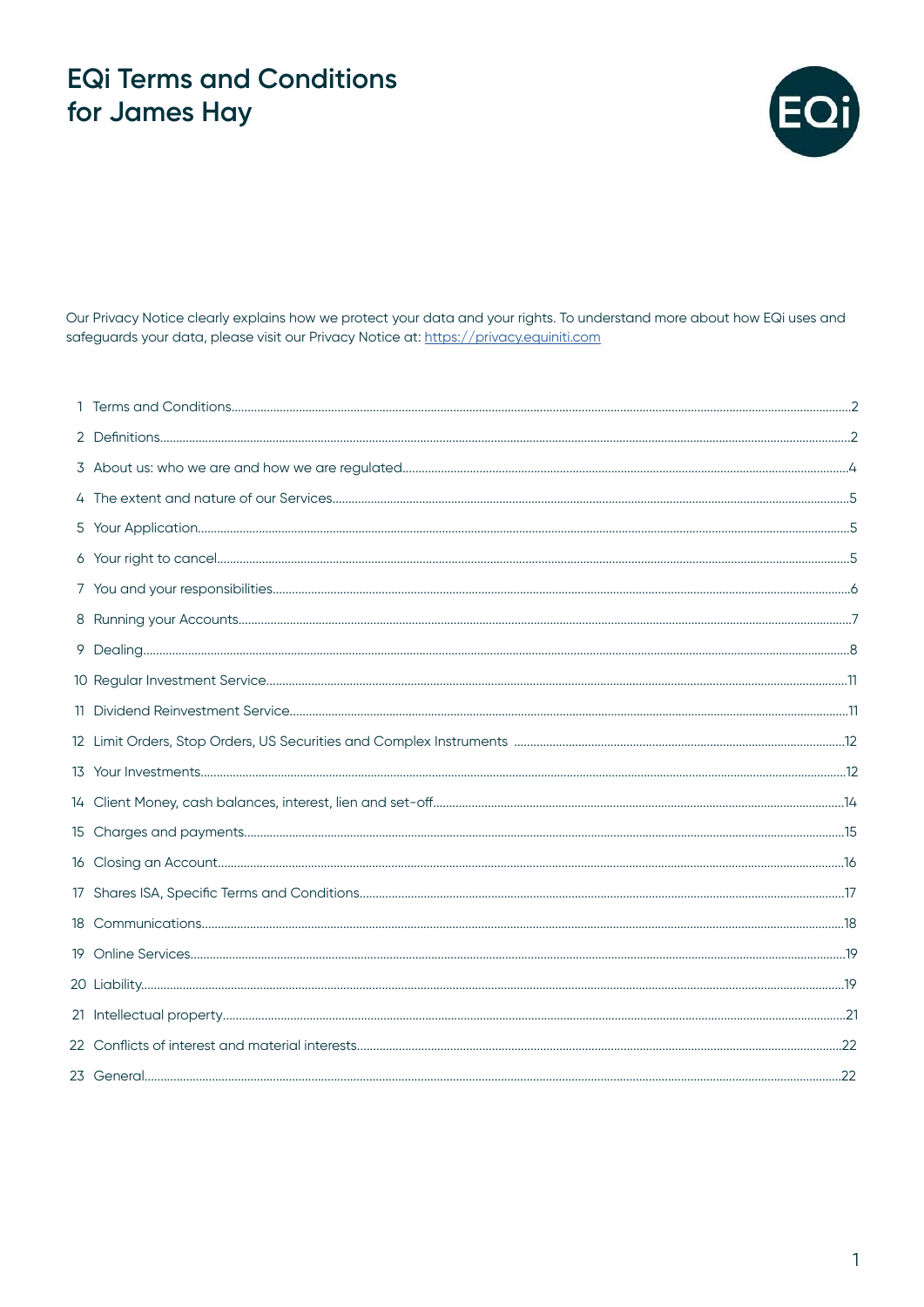

### **1. Terms and Conditions**

**It is important you read these Terms and Conditions carefully. These Terms and Conditions constitute a legally binding agreement in relation to your Account and the provision by us of any Service. Before you submit an Application Form, you should read all the terms relevant to that Service as set out below. This is for your own protection. If you do not understand these Terms and Conditions, please contact us on 0333 207 6371.**

Before you accept these Terms and Conditions and sign up to any Service we can provide to you, it is vital you read the Risk Warnings which relate to investment in securities such as shares and bonds.

These Terms and Conditions will take effect as soon as you use any of our Services. Please read them all carefully, including the relevant 'EQi Account Application Form' you submit to us, the relevant Charges Schedule, which you can view on James Hay's website, and the documents available on our Website, as they set out the basis on which we will provide our Services to you. You should print, copy and keep them in a safe place.

If there is any conflict between these Terms and Conditions set out in this document and any other document, these Terms and Conditions will apply.

If you require further information on these Terms and Conditions or need to contact us, please see the Website.

#### **2. Definitions**

**Account** – a EQi share-dealing account which is one of:

- 1. a dealing or joint dealing account;
- 2. a Shares ISA:
- 3. a SIPP Dealing Account;

**Account Investments** – shares, cash and other investments held in the Account;

**Applicable Regulations** – any law, rule or guidance which affects us or your Account or any service, most of which are contained in the FCA Rules;

**Application Form** – a completed application form relating to an Account or Service;

**Authorised Bank** – a bank, or other financial institution, that is either regulated within the UK to hold Client Money or is regulated in another EEA country to hold deposits and permissions extend to offering these services within the UK;

**Available Investment** – one of the range of Investments that is available for investment through the Dividend Reinvestment Service and Regular Investment Service;

**Available Cash Balance** – the cash balance in your Account, which is the total of cleared cash credited to the Account and uncleared cash awaiting settlement in respect of investments we have sold for you;

**Base Rate** – the base interest rate published by the Bank of England from time to time;

**Business Day** – any day, other than a Saturday, Sunday or English bank holiday, on which banks are open for business in London;

**Charges Schedule** – The EQi Charges Schedule for accounts opened within a James Hay SIPP, GIA, ISA or Wrap product, detailing the current fees, charges and interest rates applied by EQi. This is separate to the charges applied by James Hay, as outlined in their own product charges schedules;

**Client** – a person who signs up for a Service, and to whom we provide that Service;

**Client Money** – as defined in the FCA Rules, but broadly this is money held by us for you in respect of your investments you have entered into or are about to enter into and not held in your own personal name;

**Client Money Rules** – the requirements of the FCA Rules relating to holding Client Money;

**Complex Instrument** – a complex investment such as a derivative, option, future or swap;

**CREST** – the centralised system for settlement of securities for the United Kingdom and Ireland, operated by Euroclear UK & International Limited;

**Customer Number** – the unique number allocated to you when you became a Customer;

**Dealing Period** – the period during which a deal can take place on the market on which we carry out that deal (i.e. its opening hours). Details of market opening hours can be found on the Website;

**Device** – a device which you can use to access your Account online on the Website;

**Dividend Reinvestment Service** – the facility to reinvest dividend income from investments held in eligible Accounts in the purchase of additional investments in the company paying the dividend;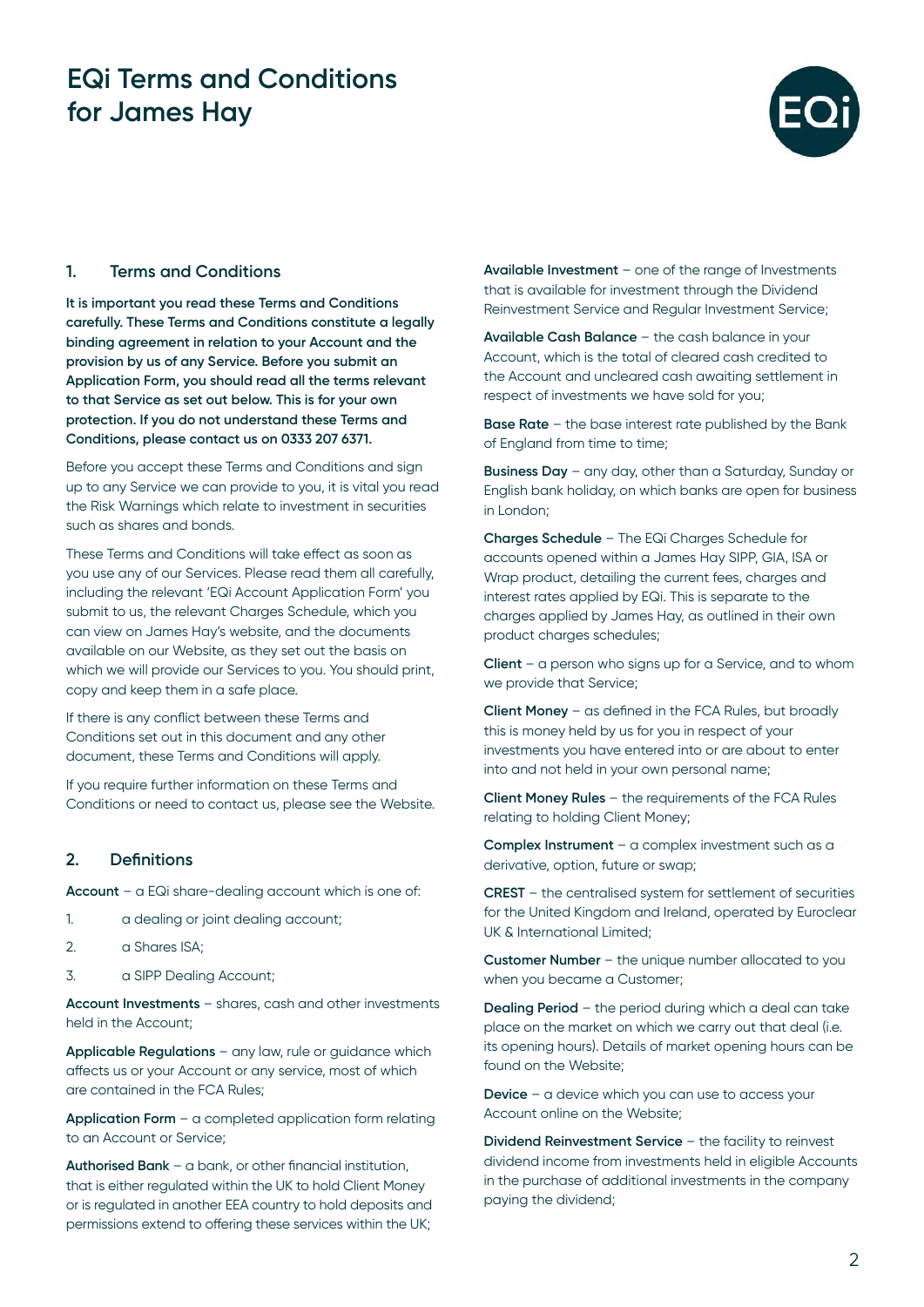

**DRS Available Investment** – one of the range of investments that may be available from time to time for investment through the Dividend Reinvestment Service and as published on the Website;

**EEA** – The European Economic Area;

**Equiniti Group** – Equiniti Financial Services Limited, its subsidiaries and parent companies and any subsidiary of any of its parent companies;

**FCA and FCA Rules** – mean respectively, the Financial Conduct Authority or any successor to it and rules made by the FCA, as amended from time to time;

**Investments** – the investments which you may purchase, sell or subscribe for using our Services, details of which are set out on the Website;

**ISA** – an individual savings account in accordance with the ISA Regulations;

**ISA Investments** – shares, cash and any other investments held in a EQi ISA as permitted by the ISA Regulations;

**ISA Manager** – your HM Revenue & Customs approved ISA Manager responsible for administering your ISA in accordance with the ISA Regulations;

**ISA Qualifying Investments** – investments which can be held in an ISA in accordance with the ISA Regulations;

**ISA Regulations** – the Individual Savings Account Regulations 1998 and the related HM Revenue & Customs guidance notes for ISA managers, as from time to time amended and in force;

**Issuer** – any company which issues investments;

**James Hay** – the trading name of James Hay Services Limited (JHS) (registered in Jersey number 77318); James Hay Administration Company Limited (JHAC) (registered in England number 4068398); James Hay Pension Trustees Limited (JHPT) (registered in England number 1435887); James Hay Wrap Managers Limited (JHWM) (registered in England number 4773695); James Hay Wrap Nominee Company Limited (JHWNC) (registered in England number 7259308). JHS has its registered office at 2nd Floor, Gaspé House, 66-72 Esplanade, St Helier, Jersey, JE1 1GH. JHAC, JHPT, JHWM, and JHWNC have their registered office at Dunn's House, St Paul's Road, Salisbury, SP2 7BF. JHAC and JHWM are authorised and regulated by the Financial Conduct Authority.

**James Hay Services Limited** - is the provider of the SIPP and has appointed James Hay Pension Trustees Limited as Trustee of the Scheme and James Hay Administration Company Limited to administer the Scheme.

**James Hay Wrap Managers Limited (JHWM)** - is your HM Revenue & Customs approved ISA manager and is responsible for administering your ISA in accordance with the ISA Regulations.

Reference to James Hay in this document includes these companies where relevant in the particular context and unless a specific company name is mentioned.

**Limit Order** – an order to buy or sell an investment at a specified price or better and for a specific size;

**Member** – an individual or a SIPP Member, who has registered as a Member and whose registration has been accepted by EQi;

**Nominee** – our associate company, Wealth Nominees Limited, or any other company (whether or not in the Equiniti Group) we may decide on in the future to act as Nominee for holding your Investments;

**Online market size** - The largest number of shares that we are prepared to trade online at the quoted price at any given time. This can vary by stock and may change at any time

**Order Execution Policy** – our order execution policy which is available on the Website;

**Pension Scheme Rules** – any statutory provisions, regulatory requirements and the specific rules of the relevant SIPP from time to time in force;

**Personal Representative** – is as defined in section 55(1)(xi) of the Administration of Estates Act 1925 (i.e. somebody who has grant of probate or letters of administration of the estate of someone who has died);

**Regular Investment Amount** – the amount invested or to be invested in an Available Investment within an Account each month, which includes our fees and charges;

**Regular Investment Service** – the facility to invest an amount of money in an Available Investment at regular intervals into an eligible Account, as described on the Website and in these Terms and Conditions;

**Retail Client** – as defined by the FCA in the FCA Rules, a customer, who is not a professional client or an eligible counterparty;

**RIS Available Investment** – one of the range of investments as may be available from time to time for investment through the Regular Investment Service and as published on the Website;

**RIS Trade Date** – the date on which investments are purchased through the Regular investment Service. This date is specified on the Website for both monthly and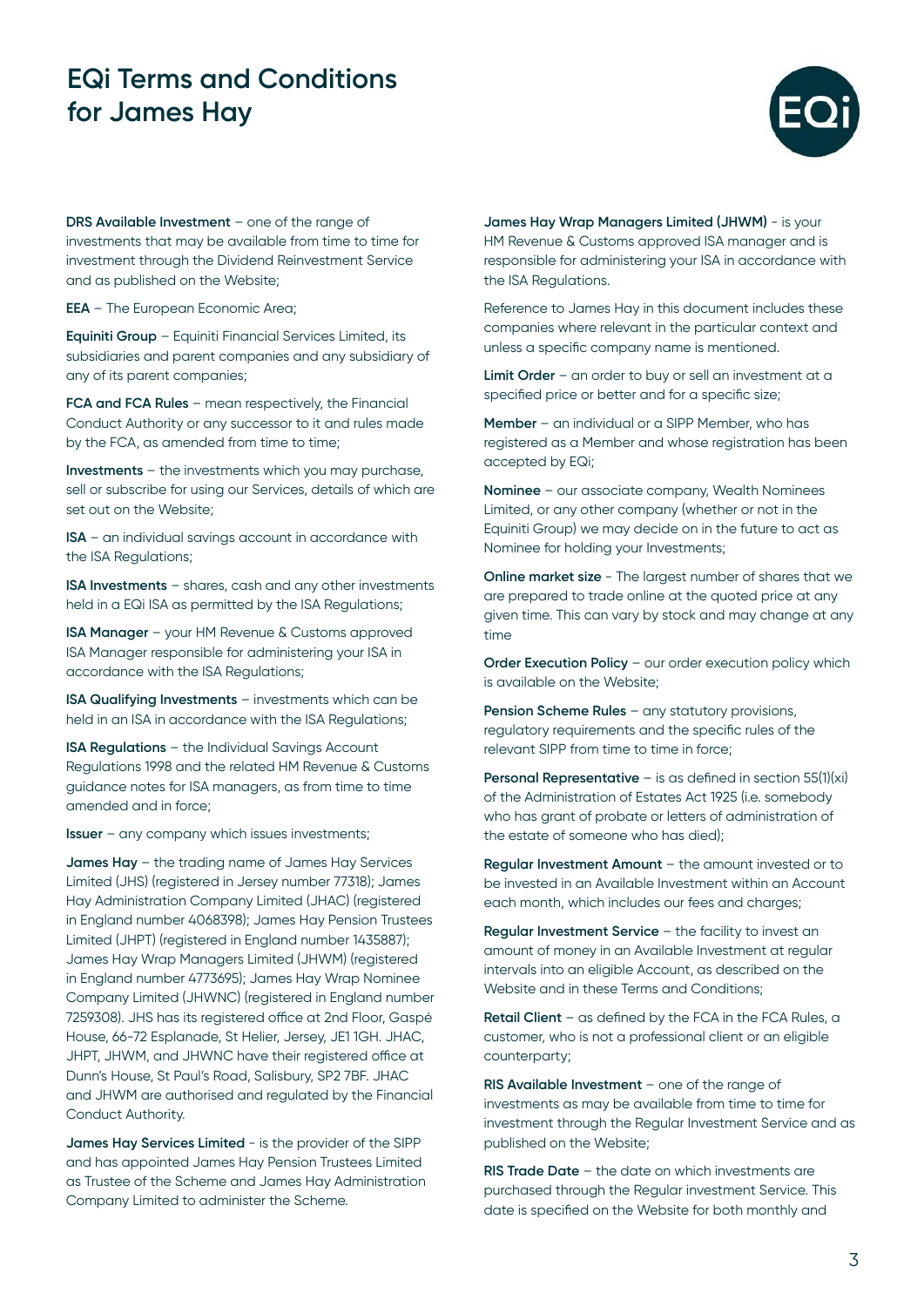

other payment intervals (if applicable), except where that day falls on a day that is not a Business Day, when investments will be purchased on the next Business Day;

**Risk Warnings** – a document that can be obtained from our Website which details some of the risks associated with using this Service.

**Secure Electronic Message** – an electronic message which you may view or send when you access your Account via the Website;

**Services** – primarily, the facilitating of trades and the provision of custodial and administrative services of assets on your behalf;

**Shares ISA** – an ISA provided by James Hay Wrap Managers Limited and designated as a stocks and shares ISA under the ISA Regulations;

**SIPP** – a self-invested personal pension, which is an Investment- Regulated Pension Scheme within the meaning of the SIPP Regulations:

SIPP Administrator – where a SIPP Trustee opens a SIPP Dealing Account, the person(s) responsible for the maintenance and running of the SIPP. The SIPP Administrator is James Hay Administration Company Limited;

**SIPP Dealing Account** – a EQi SIPP Dealing Account which is an account or a sub-account opened for a SIPP Trustee in respect of a SIPP Member;

**SIPP Investments** – shares, cash and any other investments held in a SIPP Dealing Account;

**SIPP Manager** – the person appointed as such by the SIPP Trustee and the SIPP Member;

**SIPP Member** – the individual who has beneficial ownership of pension assets within a SIPP in respect of whom the SIPP Trustee has opened the SIPP Dealing Account;

**SIPP Regulations** – the provisions in relation to the taxation of Investment- Regulated Pension Schemes, as set out in Schedule 29A of the Finance Act 2004;

**SIPP Trustee** – the person in whose name a SIPP Dealing Account is opened, who is the legal owner of the assets in the SIPP. The SIPP Trustee is James Hay Pension Trustees Limited;

**SMS** – "Short Message System", a mechanism enabling text messages to be received and/or sent by mobile phone;

**Sterling** – the lawful currency of the United Kingdom of Great Britain and Northern Ireland;

**Stop Order** – an order to buy or sell an investment once the price of that investment reaches a certain price;

**Tax Year** – a year beginning on 6 April in any calendar year and ending on 5 April the following year;

**Terms and Conditions** – the Terms and Conditions set out in this document, your Application Form for each Account or Service and the matters set out on our website and any other document referred to in any of them (excluding the Order Execution Policy);

**Website** – the internet website relating to EQi at www.eqi. co.uk or James Hay at www.jameshay.co.uk, as we may notify you of from time to time;

**"We"**, **"Us"**, **"Our"**, **"EQi"** – means Equiniti Financial Services Limited trading as EQi;

**"You"** and **"Your"** – as the context requires, any person using the Website or any of our Services, including a SIPP Trustee, SIPP Manager or SIPP Member.

For ease of reading these words **"we"**, **"us"**, **"our"**, **"you"** and **"your"** are not shown in capitals.

#### **3. About us: who we are and how we are regulated**

- 3.1 We are Equiniti Financial Services Limited and are authorised and regulated by the Financial Conduct Authority of 12 Endeavour Square, London E20 1JN (under reference 468631). Our main business is investment and general insurance services. Our registered office is in the UK at Aspect House, Spencer Road, Lancing, West Sussex BN99 6DA. We are registered as a limited company in England and Wales, number 06208699.
- 3.2 "EQi" is a trading name of Equiniti Financial Services Limited, part of the Equiniti Group.
- 3.3 The Services are provided to you by us as part of your agreement with James Hay.

#### **Financial Services Compensation Scheme**

3.4 We are covered by the Financial Services Compensation Scheme (FSCS). If we cannot meet our obligations, you may be entitled to compensation from the FSCS. This will depend on the type of agreement you have with us and the circumstances of the claim. Most types of claims for FCA regulated business are covered for 100% of the first £85,000 per person. If you have more than one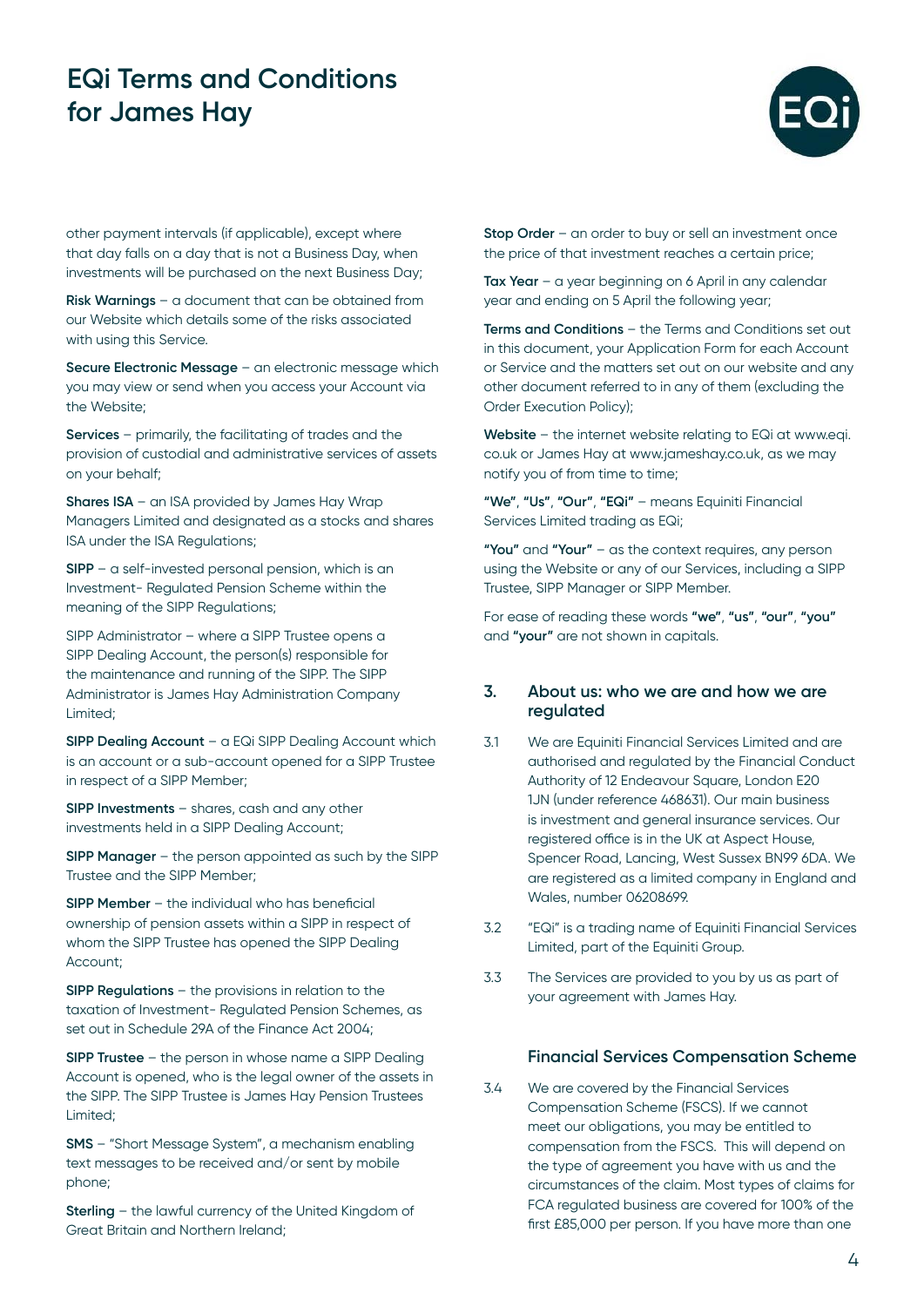

product with Equiniti Financial Services Limited, this limit applies to all assets within those products.

For further information about the FSCS (including the amounts covered and eligibility to claim) please refer to the FSCS website [www.fscs.org.uk](http:// www.fscs.org.uk) or call 0207 741 4100 or 0800 678 1100. There are limits on how much compensation can be paid and you should note that some conditions apply to qualify for compensation under the FSCS.

### **Complaints**

3.5 If you have a complaint of any kind, please let us know. We will do our utmost to resolve it. Please put your complaint in writing to us at the following address: Complaint Resolution Team, EQi, PO Box 4923, Worthing BN99 6SF. If we cannot resolve the issue between us, you may – so long as you are eligible – ask the independent Financial Ombudsman Service to review your complaint. Our leaflet 'What will happen if you complain?' has more details about our complaints procedure and can be downloaded from our Website;

#### **4. The extent and nature of our Services**

- 4.1 This service is provided on an execution-only basis. In other words, we will carry out your instructions but we do not give any kind of investment or tax advice, nor advise you on the merits of any particular transaction. In particular, we will not assess the suitability of transactions conducted for you or services provided to you under these Terms and Conditions and you are not covered by the FCA Rules on assessing suitability. If you are in any doubt about using the service, you should consult a professional adviser. You may not and must not regard either the information or any opinion expressed on the Website as advice or an offer to buy, sell or otherwise deal in a particular way.
- 4.2 We may delegate any of our administrative functions and responsibilities to a third party. If we do, we will satisfy ourselves that the third party is competent to carry out any such function or responsibility, but we will remain responsible for the operation of your Account in accordance with these Terms and Conditions.
- 4.3 We provide a series of Risk Warnings, which apply to investments and dealings generally. It is vital you consider these carefully.

#### **5. Your Application**

- 5.1 We reserve the right to refuse any application for an Account you make (including an application to transfer an existing ISA) without giving you any reason.
- 5.2 If your Application Form is not completed in full, we will not open your Account until you have provided the missing details. You must supply us with all missing details within 30 calendar days following your application, or it will lapse and you will have to reapply if you still want to open an Account.
- 5.3 In order to open a SIPP Dealing Account, the SIPP Member, and if relevant the SIPP Manager, and the SIPP Trustee and if separate the SIPP Administrator must complete the relevant section of the SIPP Account application form in full and return it to James Hay by post.
- 5.4 Dealing fee(s) and all charges we make are specified in our Charges Schedule. Fees, charges and expenses due to us (or agents used by us) from you plus any applicable Value Added Tax (VAT) will be collected in accordance with section 22 of these Terms and Conditions, apart from any fees, charges or expenses, which the ISA Regulations require to be met from the cash in your Shares ISA.

#### **6. Your right to cancel**

- 6.1 You have the right to cancel any Account you open with us within 14 days after the day on which we accept your application to open that Account by sending James Hay written notice in accordance with the terms of your agreement with James Hay.
- 6.2 If you cancel, we will:
	- (a) return any payments we have received for that Account less any fees, costs and sums invested; or
	- (b) sell any investments already purchased and pay to you the sale proceeds net of any charges and any market losses to the bank account from which payment was received by us and any other cash we are holding for you in the Account:
- 6.3 In the case of a SIPP Dealing Account returns and transfers in accordance with section 6.2 will be made to the SIPP Trustee.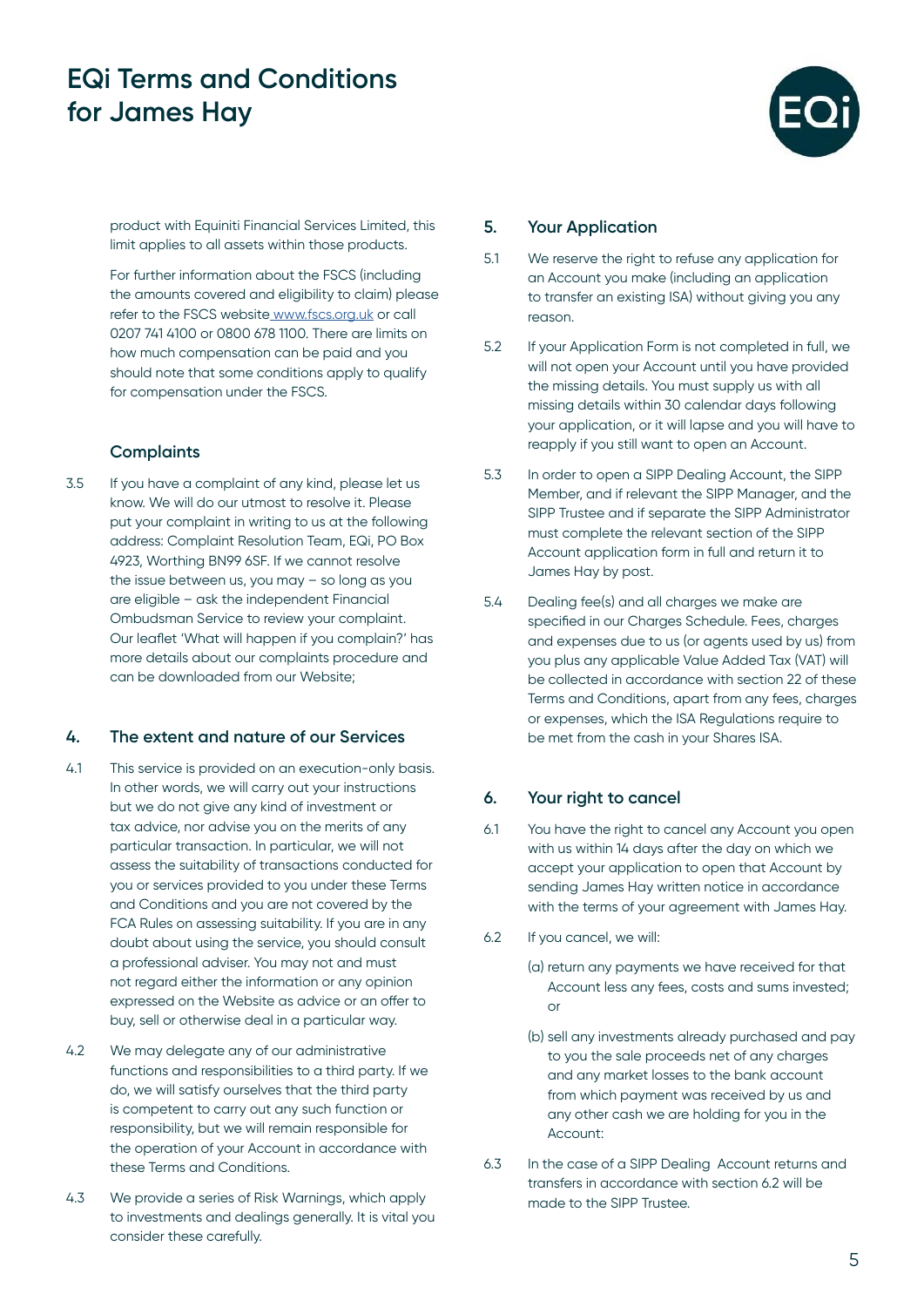

### **7. You and your responsibilities**

- 7.1 We classify you as a Retail Client. We are required by the FCA Rules to classify you as either a retail or professional client or an eligible counterparty. Each category has different protections made under the FCA Rules with retail clients having the greatest protection. If however you would otherwise be an eligible counterparty or a professional client, you may not necessarily have the rights of a retail client under the FCA rules. Unless you notify us that you are acting as an agent for someone else, we will treat you alone as our Client for the purposes of the FCA Rules.
- 7.2 If you notify us that you are acting as an agent for someone else, provided you and they agree in writing, we will treat the person on whose behalf you act (and only them) as our Client for the purposes of the FCA Rules and will categorise them as a retail client. Both you and the person on whose behalf you transact will be responsible in respect of your transactions.
- 7.3 In the case of a SIPP Dealing Account, we will treat the SIPP Trustee and not the SIPP Member or the SIPP Manager as our Client (and will categorise the SIPP Trustee as a Retail Client).
- 7.4 Before you begin using any of our Services, it is important that you consider the confirmations set out below. You should continue to operate an Account only if all of these are correct, not only as of the date that you open that Account, but also on the date you enter into any additional agreement with us and as of the date of each transaction and whenever you use our Services. By agreeing to these Terms and Conditions you agree and confirm to us that the confirmations are and will be true at all such times:
	- (a) you are aged 18 or over;
	- (b) you confirm that you are acting as principal and on your own behalf, unless you inform us to the contrary;
	- (c) you confirm that you are bound by, and you have the power, authority and approvals to enter into and perform your obligations under, these Terms and Conditions;
	- (d) you confirm that you have, and any person designated by you will at all times have, the necessary authority to act in all respects in relation to these Terms and Conditions and each transaction;
- (e) you confirm that you are not insolvent or bankrupt or subject to any insolvency proceedings or arrangements and if you are a company you confirm that no steps have been taken to appoint a receiver, manager or administrator either of you or over any of your assets and that no steps have been taken for your winding-up or bankruptcy;
- (f) you will provide us promptly on request with a copy of any documents, which we may reasonably require from time to time;
- (g) you will not use our Services, operate any Account or use the Website for any purpose which is unlawful, abusive, libellous, obscene or threatening;
- (h) you will ensure that all investments and cash deposited with us are free from any rights or claims of third parties; and
- (i) you are resident in the UK for tax and all other purposes. If any of these confirmations are untrue or your

circumstances change, you must tell us as soon as you can.

- 7.5 To enable us to comply with our obligations under the Applicable Regulations, we may at any time ask you to provide and/or update information and supporting documentation about yourself, your transactions and/or the source of your wealth, cash and/or income. Where we have not received satisfactory information or documentation within our specified timescales, we may (without limiting our right to take any other action we reasonably consider to be appropriate) take some or all of the following actions under section 20.10 of these Terms and Conditions until we receive satisfactory information or documentation:
	- (a) restrict online access to your Account(s) via our Website;
	- (b) decline to carry out your instructions to trade investments;
	- (c) decline to carry out your instructions to withdraw or transfer cash or investments from any Account(s);
	- (d) apply restrictions to your use of any Services; and/or
	- (e) decline to carry out your instructions to transfer your Account(s) to another provider.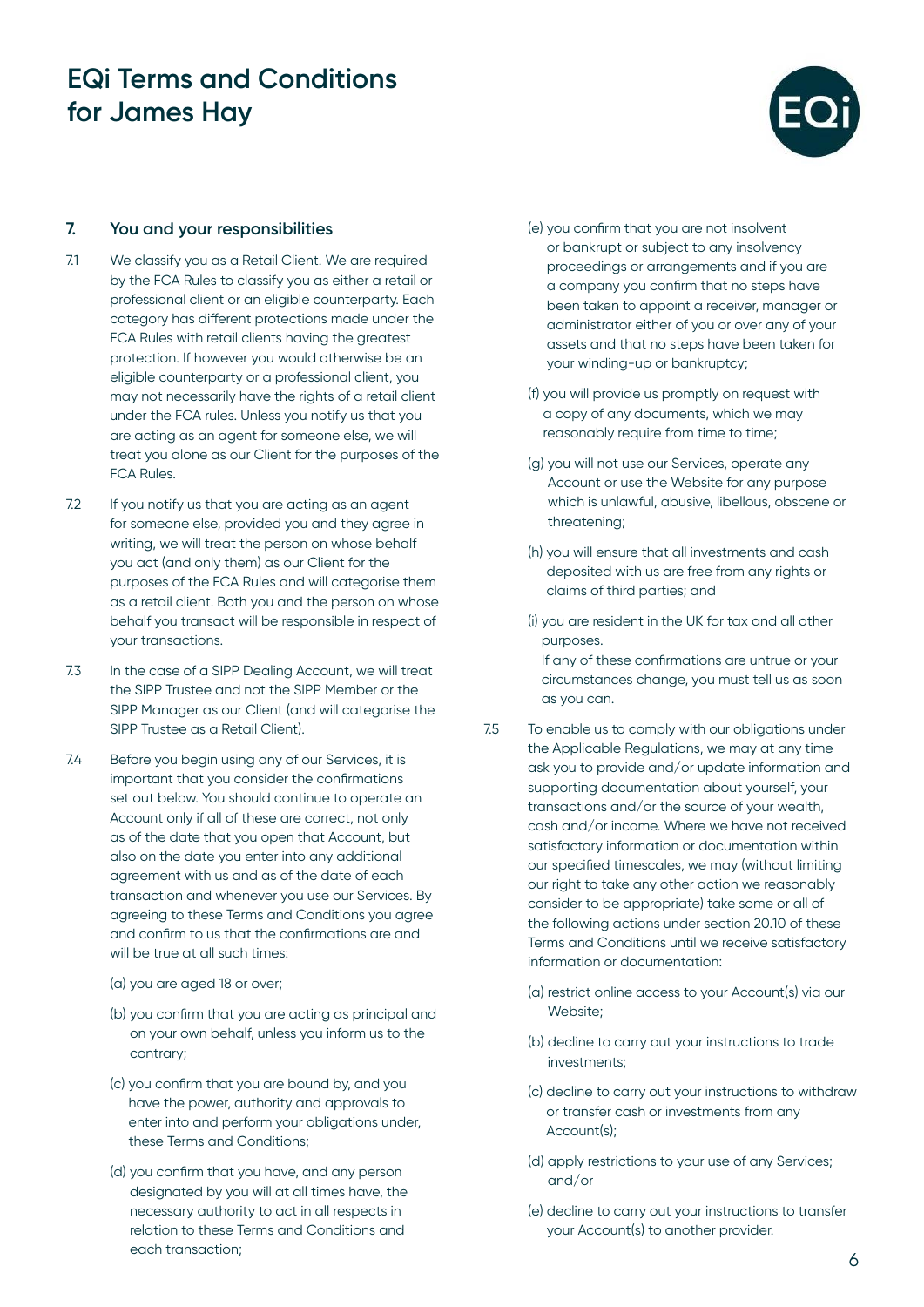

7.6 We may use your information, including but not limited to the information you provide to us when you submit an Application Form, in order to enforce or obtain settlement of debts owed to us or in relation to investments made on your behalf and we may share your information with any debt collection, debt tracing or other agent for these purposes. We may also share your information with any third parties in respect of whom you have had dealings or made investments through any Service we provide and in accordance with the Privacy Notice. To read the latest version, please visit <https://privacy.equiniti.com>

### **8. Running your Accounts**

- 8.1 You accept full responsibility for the monitoring of each of your Accounts, including any instructions you have in place.
- 8.2 You agree to notify us as soon as you become aware of any of the following:
	- (a) that you have not received, within the expected timeframe, a confirmation from us (in any form) indicating that an instruction or order was received and/or executed; or
	- (b) that you have not received, within the expected timeframe, an accurate contract note in respect of a transaction; or
	- (c).receipt by you of a contract note or confirmation of an instruction, order or transaction, which you did not place; or
	- (d).any inaccurate information in your Account balances, annual statements and tax vouchers, investments held or transaction history or personal data relating to any Account.
- 8.3 When an Account is opened, we will issue you (and any joint account holder and, in the case of SIPP Dealing Accounts, the SIPP Member) with a Customer Number to allow access to the Account, either online on the Website, using a device or by telephone.
- 8.4 You acknowledge and agree that:
	- (a) you (and any joint account holder) are responsible for the confidentiality and use of your Customer Number; and
- (b) we may rely on all orders and secure message instructions using your Customer Number when you have entered the website via your James Hay online account and you will be bound by any agreement entered into or expense incurred on your behalf in reliance on such orders and secure message instructions.
- 8.5 A SIPP Trustee agrees to give dealing authority to the relevant SIPP Member and the SIPP Manager for the SIPP Dealing Account opened in respect of that SIPP Member. This means that instructions in respect of dealing and corporate actions will be accepted only from the SIPP Member or the SIPP Manager. In the event of the SIPP Member's death, this authority will pass to the SIPP Trustee once such documentary evidence of death, as we require, has been received from the SIPP Trustee. The SIPP Member is responsible for ensuring that orders and instructions are given to us in accordance with the Pension Scheme Rules.
- 8.6 Any decisions in respect of a change to the Terms and Conditions governing the SIPP Dealing Account must be taken by the SIPP Trustee.
- 8.7 We will accept instructions to transfer cash to and from the SIPP Dealing Account only from the SIPP Trustee. Any instructions received to transfer cash will be treated as acceptable by the SIPP Member.

#### **Joint Accounts**

8.8 You may instruct us to open an Dealing account in the joint names of between two and four people. All account holders must submit to the identification procedures. The names on the Nominated Bank Account must match the names on the Dealing account.

> You or any joint account holder applying for the service, placing orders and/or giving instructions are deemed to have read and accepted these Terms and Conditions and agreed to be bound by them. In this case there are some important points to remember;

each of you is jointly and severally liable for complying with the Terms and Conditions. If any one of you fails to comply with these Terms and Conditions we can take action against any of you individually or all of you together. For example, we can take action to recover the whole or part of any debt from any one or more joint holders.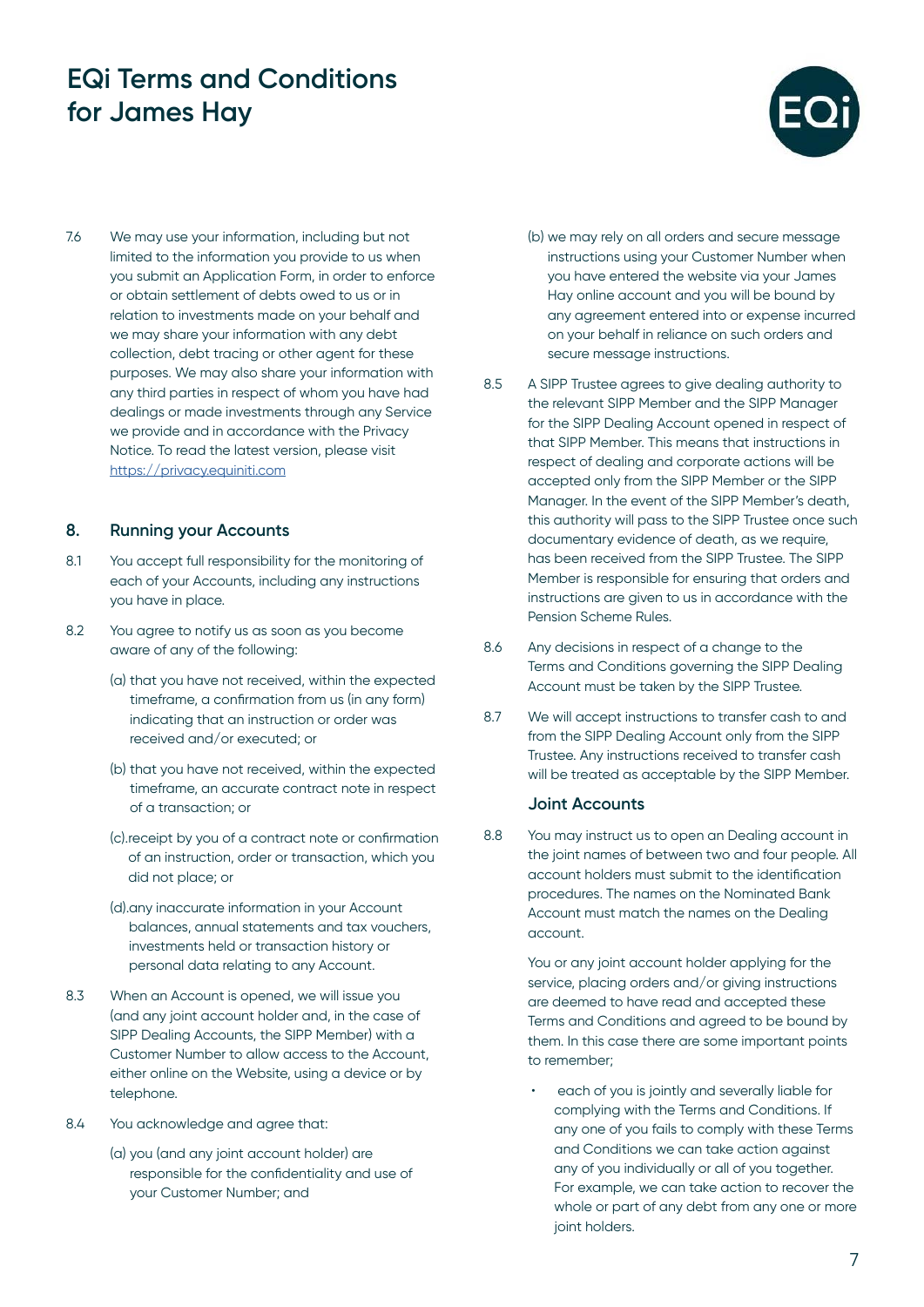

- we may give any information about your Dealing account to any of you. Each of you agrees that we can act on any information that you may give us from time to time, as long as we treat such information in accordance with section 18.19 of these Terms and Conditions.
- we must have a letter signed by all of you, to put your Dealing account assets into the name of some, but not all, of the account holders.
- if one of the joint holders dies we are entitled to treat the survivor(s) as solely entitled to all assets held in your Dealing account and may act on their instructions.
- except for any specific situations already mentioned, a notice or report we send to one of you counts as a notice to you all.
- we will stop providing the Service if any of you notifies us that the joint account can no longer be operated by one of you alone.
- 8.9 If your Account is a joint account, any joint account holder may give us instructions in relation to the Account without the others' knowledge. For the protection of all joint holders we may – always at our sole discretion – take steps to confirm that you all agree to any particular instruction. We are bound to do this if we receive a court order requiring us to do so.

### **9. Dealing**

- 9.1 Orders will be accepted to purchase investments only where you hold sufficient cash in the relevant Account to cover the cost of the proposed order (including all fees and charges) or are due to receive proceeds of a recent sale through us, in which case, by placing that further order you automatically authorise us to apply these proceeds to your purchase.
- 9.2 You may not short sell, that is, sell investments you do not own. It is your responsibility to ensure your Account has sufficient investments in it to enable settlement of transactions which may result from your orders. Once we have received your orders, you will not be able to change them, except in the case of orders necessarily pending execution, such as Stop Orders or Limit Orders. Your orders will not bind us until we have accepted them.

9.3 Where an Account is in joint names, we will accept instructions from either of you to buy or sell investments but we will require instructions from both of you communicated through James Hay to authorise a transfer of investments out of your Account.

### **Orders**

- 9.4 If we accept your instructions or orders, we will take all reasonable steps to carry them out. However, we will not be responsible for any loss or expense you incur if we are unable to do so for whatever reason (other than our negligence, fraud or deliberate default), or if there is a delay or change in market conditions before the transaction takes place.
- 9.5 If we receive an order from you, in response to, and within the time given for acceptance of a fixed quotation then your order will be carried out in accordance with the quotation.
- 9.6 You can buy, sell or subscribe for investments during any Dealing Period. If we accept instructions inside the Dealing Period they will be carried out as soon as reasonably practicable, which will usually be in that Dealing Period.

### **Size limits**

9.7 In circumstances where you wish to trade in a size exceeding the maximum online size, you should telephone us or submit an order online to our dealers so that we can execute the trade. You cannot break up your order into a number of orders of a smaller size.

#### **Best execution**

- 9.8 We will provide best execution on all transactions where such a requirement applies in accordance with, and as defined by, the FCA Rules and the rules of the relevant exchange. This means we will take all sufficient steps to obtain the best possible results for you, taking into account price, costs, speed, likelihood of execution and settlement, size, nature and other relevant considerations. Details of our Order Execution Policy are set out on the Website and can also be provided on request.
- 9.9 We specifically draw your attention to the possibility that orders may be executed outside a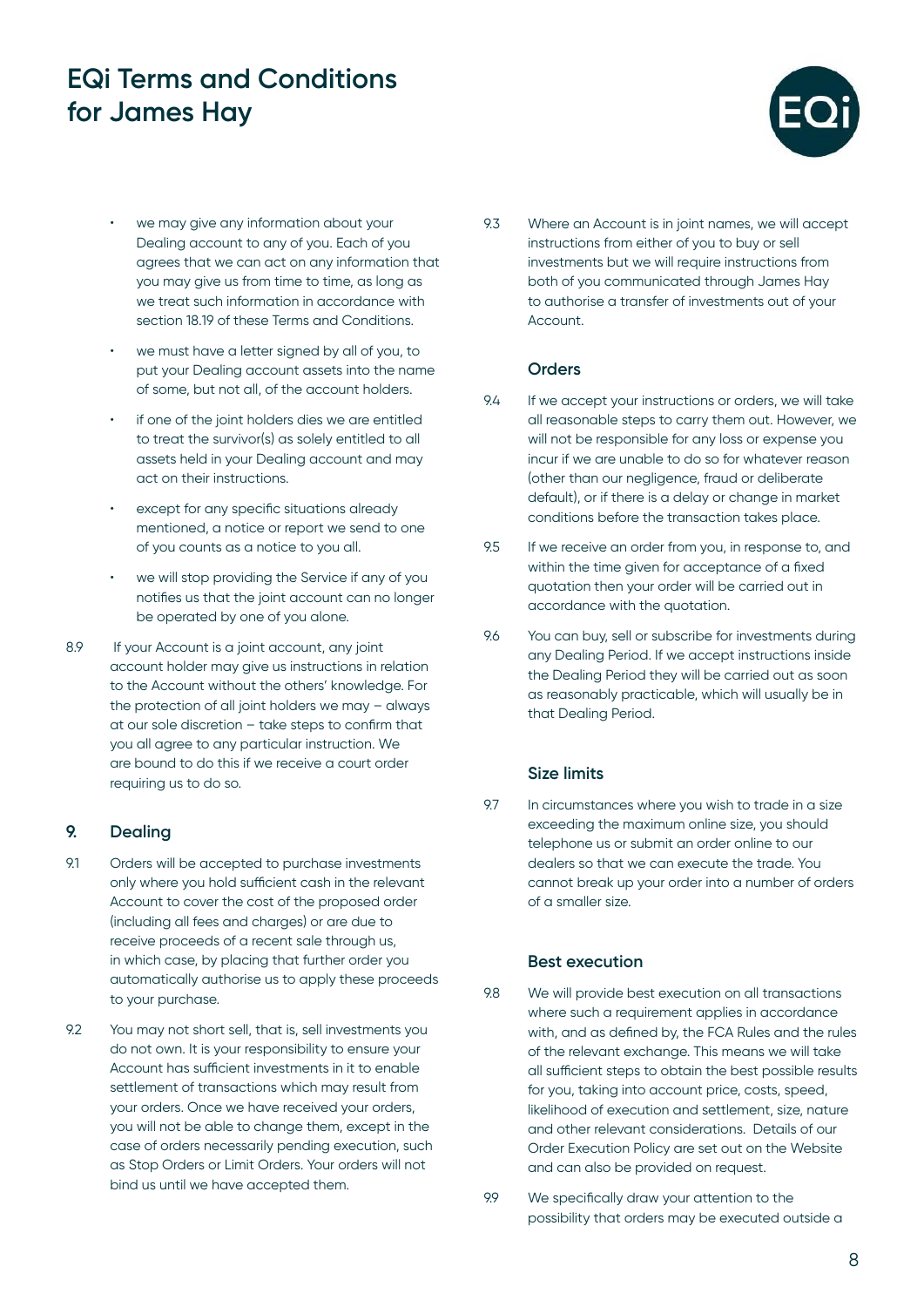

regulated market or a multilateral trading facility. As we will require your express consent before undertaking such orders, delays to their execution may result. Where the market is overseas, prices may reflect local charges and foreign exchange fluctuations. In overseas markets, we may use local agents and such markets or agents may make additional charges. In such circumstances, we may rely on our local agents to obtain best execution.

9.10 It is possible that any orders you give us to sell or purchase Investments will be effected at or around the same time as similar orders by other customers of Equiniti Group. Your orders could be aggregated with orders made by another customer. Generally, we will only aggregate an order from you with other orders if we believe it is unlikely that such aggregation will work to your disadvantage. However, because of the small size of individual orders under the Regular Investment Service and the Dividend Reinvestment Service, we will usually aggregate orders under these Services and this may result in a less favourable price, but all customers under those Services will receive the same averaged price.

#### **Exchange requirements and other matters**

- 9.11 All transactions on an exchange will be subject to the rules, regulations, customs and market practice of the relevant investment exchange on which the transaction takes place and any such applicable rules and regulations will be binding on you.
- 9.12 We reserve the right to cancel any outstanding transaction without notice where we believe there is sufficient justification. This may include, for example (without limitation), circumstances where we are requested to do so by our counterparty or the relevant exchange, or where we believe it is necessary to maintain an orderly market or, if you execute multiple trades in the same investment within a short space of time where the aggregate size exceeds the maximum online size. We shall not be responsible for any loss or expense you incur as a result of the cancellation of a transaction in such circumstances, provided we have not acted negligently.

### **Contract notes and Account information**

9.13 Following the sale or purchase of an investment through us, you will be sent a contract note by Secure Electronic Message. Contract notes may

additionally be posted on request. A fee may be charged for this service and details of our current fees are set out in our Charges Schedule. You will not otherwise be sent any confirmations or other information relating to your sale or purchase in hard copy or to any email address.

- 9.14 Details of the investments and cash held in and transactions relating to your Account can be viewed in the secure section of the Website.
- 9.15 You will be supplied by Secure Electronic Message with quarterly statements of your Account(s). You will also be supplied by Secure Electronic Message with a consolidated tax certificate in respect of dividends and interest received on your behalf (except in the case of a Shares ISA or SIPP Dealing Account) as soon as reasonably possible after the end of the tax year. You may request a copy of these documents be posted to you in addition. A fee may be charged for this Service and details of our current fees are available in our Charges Schedule.

#### **Trade Settlement Policy**

9.16 In accordance with clause 9.13, we will, by close of the business the following day, issue you with a contract note which sets out key details of the trade such as where and when the trade was placed, the price obtained and the intended settlement date. The settlement date is the date we have agreed with the relevant buyer or seller of your stock in the market, i.e. the stockbroker, to complete the transaction.

> On this settlement date the transfer of your stock or cash to and from the stockbroker may pass through a commercial settlement system (e.g. CREST) under what is defined in the market as 'delivery versus payment'. You should be aware that during this 'delivery versus payment' window any cash entitlement being paid to or received from the stockbroker will not be protected by us as Client Money, as defined under the FCA's rules. This process is normally completed during the same business day but will be no later than three business days.

Whilst we will notify you of the intended settlement date on the contract note, it is possible that actual settlement may not occur due to circumstances outside of our control, e.g. for purchases, if the stockbroker is unable to deliver the shares to us to satisfy your instruction or, for sales, if the shares you have requested us to sell are not accepted by and paid for by the stockbroker.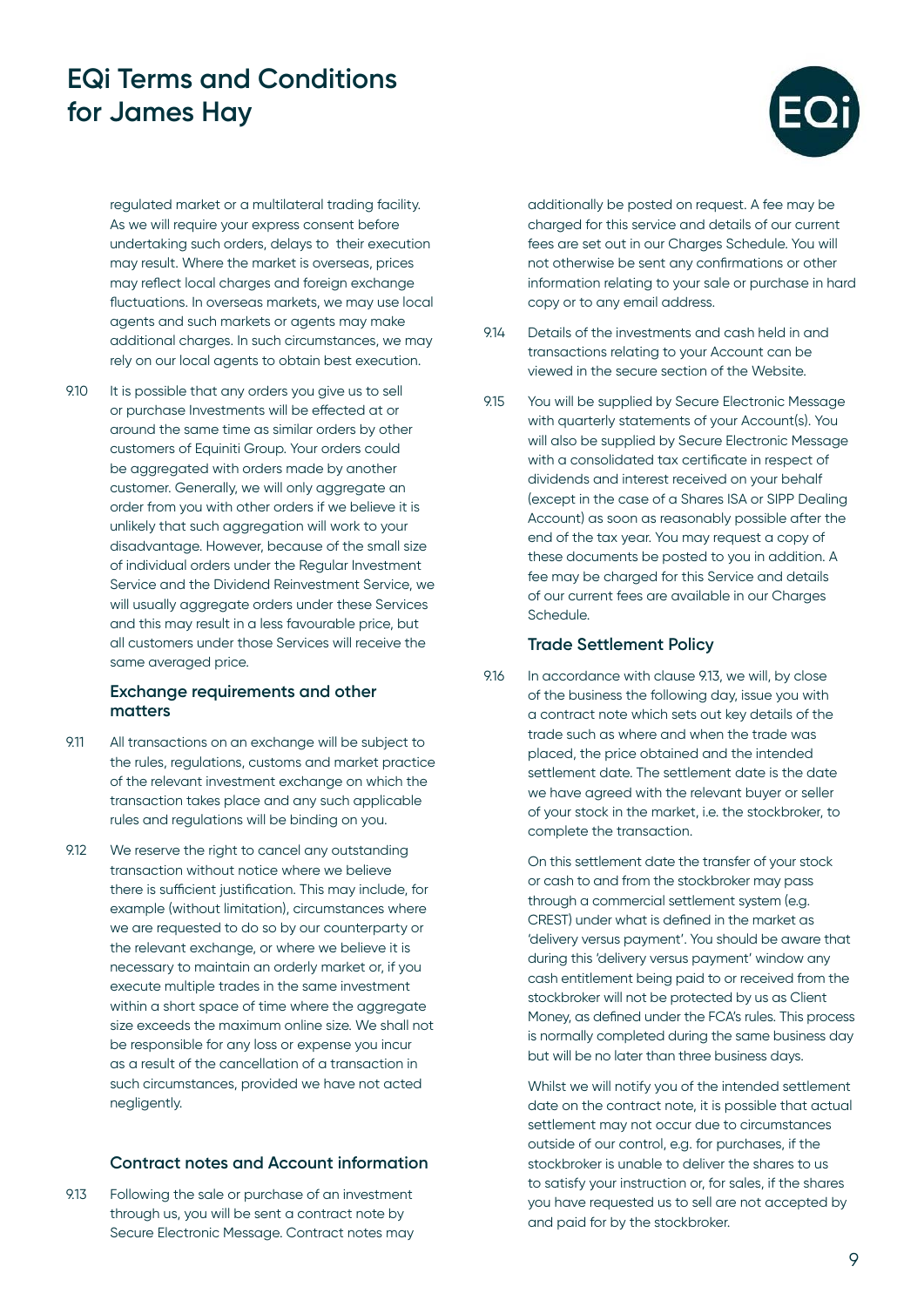

On settlement, our customer records will be updated to confirm your entitlement to the stock (for purchases) or cash (for sales).However, these entitlements may not be released to you or made available to you if (a) for sales, the stock has not been transferred to us from another custodian or (b) for purchases, the cash amount you have provided has not yet cleared through the banking system.

In circumstances where we do not receive, on or shortly after settlement date, the required stock or cleared funds to release your entitlement, we will notify you in writing that if this is not received by a defined date then we will arrange to sell the relevant amount of stock (for purchases) or buy back the relevant amount of stock (for sales). In such cases you will be responsible for any costs we incur in reversing your transaction and we will have the right to retain any gains that may be made.

### **Shortfall Policy**

9.17 Regardless of all the controls and measures we have, there can be instances when shortfalls in money or assets can occur, sometimes just during a working day or sometimes for a longer period.

In accordance with the principles and rules set by the FCA we will ensure there is adequate protection for customers' assets when we are responsible for them. A key measure in ensuring and demonstrating such protection is the reconciliation of all money and assets due to our customers. Such reconciliation includes the correction of any shortfalls in the money and/or assets due to customers that may be identified, using our own funds and resources where necessary. This policy ensures that no customer would be disadvantaged should they request an immediate return of their money and/ or assets or if it becomes necessary for us to return all money and assets to customers.

For all money held on behalf of customers we use controls, during each business day, to monitor these balances and provide immediate funding for any identified shortfalls (i.e. we ensure that the total amount of money actually held for customers in a segregated 'Client Money' bank account is always equal to the total amount of money due to customers as per our internal customer account records). The funding by us of any shortfalls that may occur will remain in place until such time as the reason for the shortfall has been identified and corrected.

We also monitor all assets (i.e. stock) held in custody for customers during the normal course of business each day to ensure these equal the total assets due to customers as per our internal customer account records. In the event a shortfall in a customer's asset position is identified, we will immediately instigate the following actions:

- (a) Establish the most recently available market valuation of the asset type and credit the 'Client Money' bank account with the equivalent cash value of the asset shortfall.
- (b) Ensure that our books and records clearly show which customers may be impacted by the asset shortfall (these customers will be entitled to claim against this cash provision in the event that Equiniti Financial Services Limited were to become insolvent before the asset shortfall is resolved).
- (c).Where we ascertain that the delivery of assets will occur in due course to address the shortfall. then we will maintain an equivalent cash position in the 'Client Money' bank account until such time as these assets are delivered. This cash amount will be reviewed during each business day against the relevant market value of the assets and adjusted accordingly.
	- We may apply an additional and appropriate margin to this valuation where the asset type is held on an overseas market which is open outside of normal UK business hours.
- (d).Where we ascertain that the delivery of the stock to correct the shortfall is unlikely to occur or will not occur then we will arrange to purchase the relevant asset in the market to correct the shortfall. The equivalent cash value placed into the 'Client Money' bank account will remain in place until the trade has settled and the stock amount is represented in the overall customer asset position.

#### **10. Regular Investment Service**

- 10.1 You can use the Regular Investment Service in conjunction with an eligible investment for which the Regular Investment Service is available as shown on the Website.
- 10.2 If we accept the Regular Investment instruction, we will purchase investment(s) on your behalf using the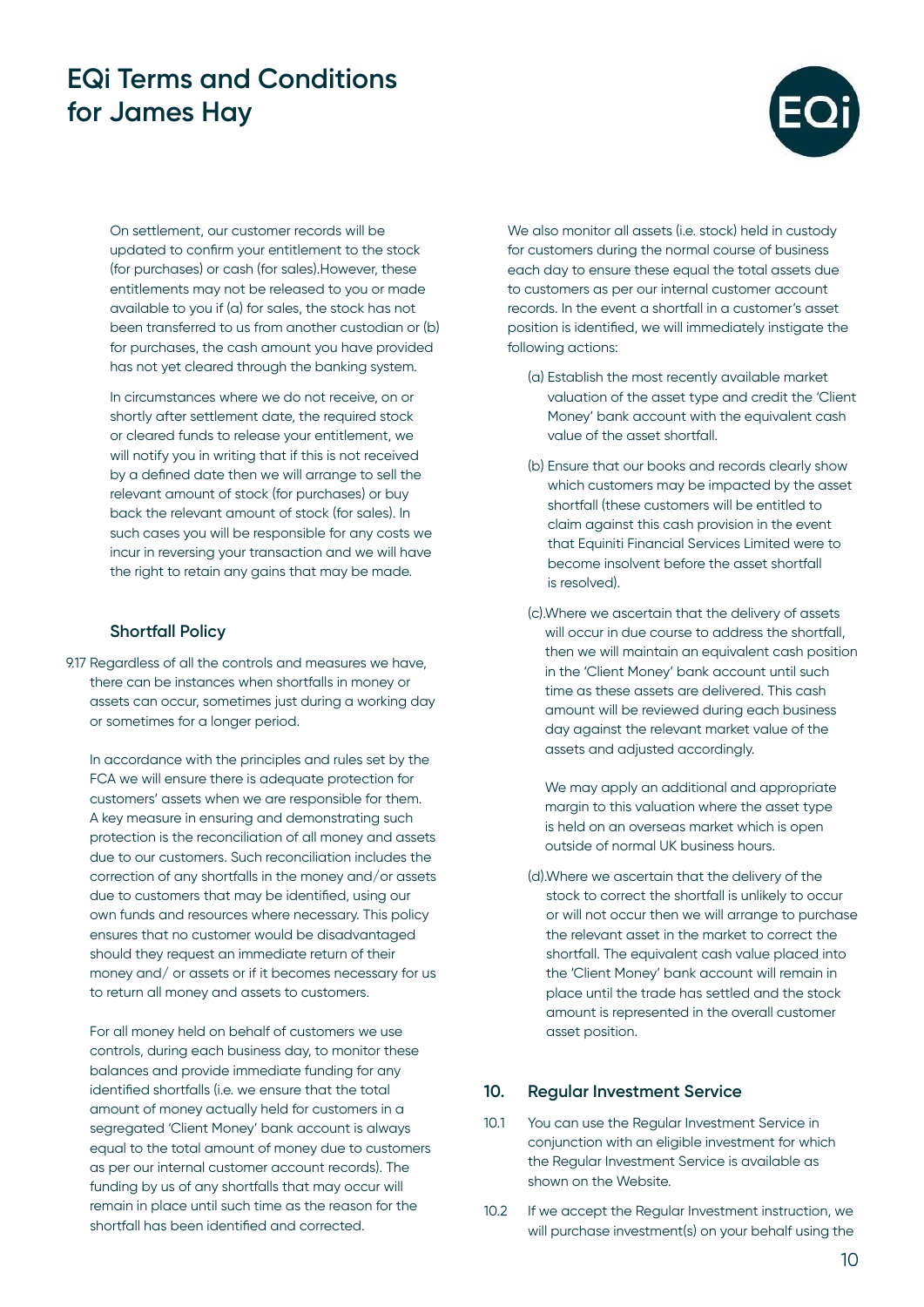

available cash in your eligible Account on the RIS Trade Date.

- 10.3 By submitting your Regular Investment Service Instruction to us, you:
- (a) instruct and authorise us to arrange to purchase the Available Investments for you using the available cash in your Account; and
- (b) authorise us to deduct charges and fees from your Account on each occasion that we make a purchase.
- 10.4 In the unlikely event that there is any error made by either us or our Nominee or agents in purchasing Available Investments for you under the Regular Investment Service, you agree that we and our agent or Nominee may take any action reasonably necessary to rectify any such error.
- 10.5 Any part of the Regular Investment Amount which was insufficient to purchase a whole RIS Available Investment will be retained in your eligible Account as part of your cash balance: it will not be carried forward and used for future purchases under the Regular Investment Service.
- 10.6 If you have more than one Regular Investment instruction in place on an Account and do not have sufficient cash in that Account at the Trade Date to cover all of your Regular Investment instructions, all of the instructions will fail.
- 10.7 In order to make cash available to make investments through this Regular Investment service, you may need to contact James Hay to arrange for sufficient cash to be made available in the Account. We cannot arrange such funding on your behalf.
- 10.8 If we receive your Regular Investment instruction after midnight on the Business Day prior to the Trade Date, an investment will not be made on your behalf on that Trade Date, but instead will be made on the next available Trade Date. The first Trade Date on which a Regular Investment instruction will apply will be detailed to you at the time of placing the instruction.
- 10.9 After we have accepted your application, we will continue to make purchases in accordance with your instructions until you stop or vary your instructions or until the Regular Investment Service is terminated or suspended.

10.10 If an Account for which you use the Regular Investment Service is locked or suspended, the Regular Investment Service will continue.

#### **11. Dividend Reinvestment Service**

- 11.1 The Dividend Reinvestment Service is a service offered by EQi, in conjunction with an eligible investment as shown on the Website, which enables you to purchase additional investments in the Issuer, using the dividend income from existing holdings in the same investments held in that eligible Account. You may reinvest dividends from all or some of the investments held by you.
- 11.2 We have an extensive list of eligible investments. If you are unable to set a Dividend Reinvestment instruction for any security, please contact us via secure message or phone, detailing the security in question and we will review the asset to see whether or not it can be made available.
- 11.3 Investments will be purchased for you, using the whole of the cash dividend after deduction of dealing and other applicable charges. Purchases will generally be made within one Business Day after credit of the dividend to your eligible Account, but where this is not possible we will complete the purchase as soon as reasonably possible.
- 11.4 We will do all we can to process your instructions for the Dividend Reinvestment Service at the next dividend date after receipt by us.
- 11.5 Once you have instructed a Dividend Reinvestment, all future dividends received by us in that Account from the investment that you have selected for Dividend Reinvestment will be reinvested automatically by purchasing additional investments on your behalf until you vary or terminate your instructions or until the Dividend Reinvestment Service is terminated or withdrawn. Where you sell the investments "ex-dividend" and you receive a dividend from that investment, we will purchase further shares in the investment unless you cancel your instruction prior to receipt of the dividend payment.
- 11.6 Any part of the Dividend Reinvestment Amount which was insufficient to purchase a whole Available Investment, will be retained in your eligible Account as part of your cash balance: it will not be carried forward and used for future purchases under the Dividend Reinvestment Service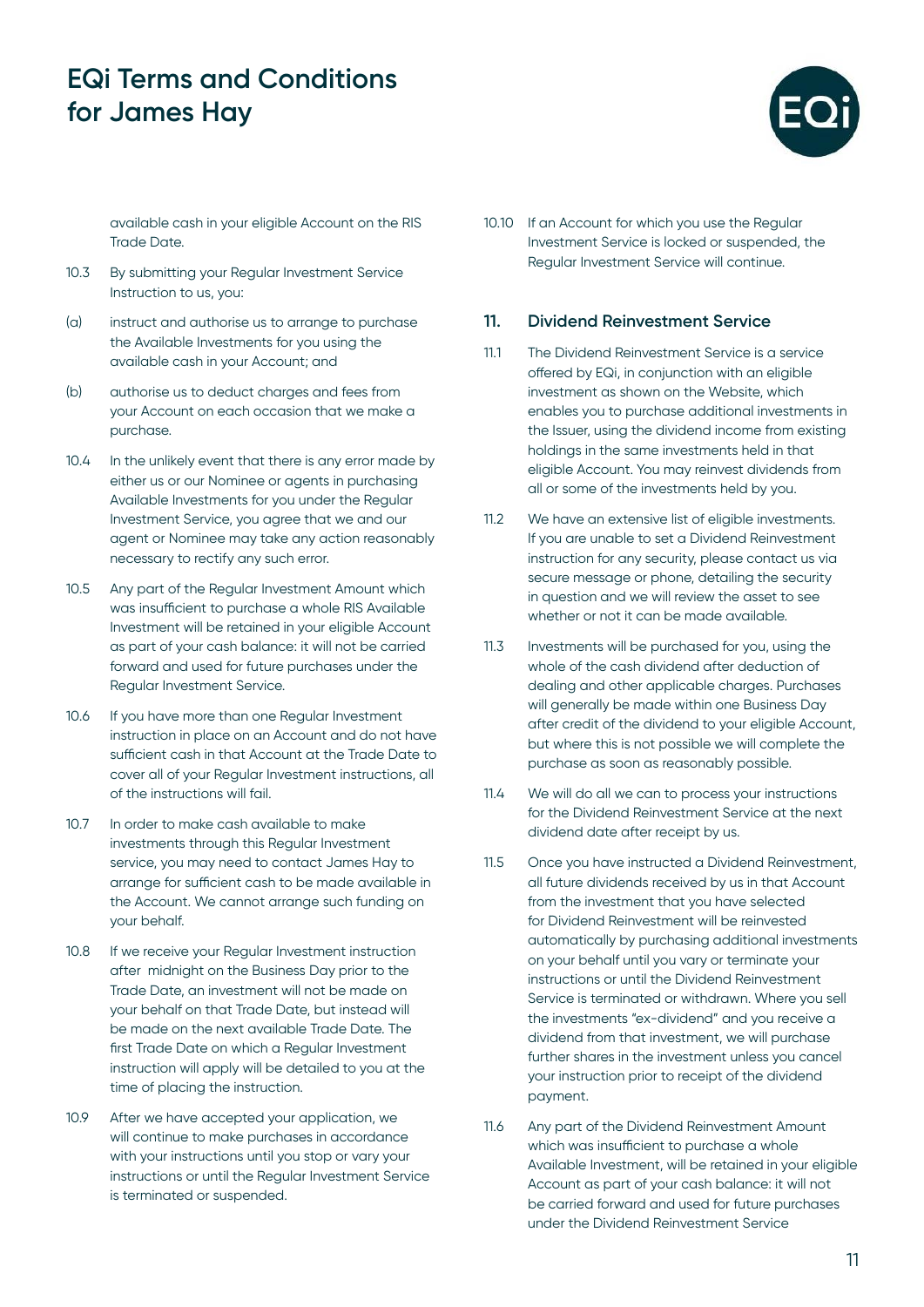

11.7 If we receive your Dividend Reinvestment instruction after midnight on the Business Day the dividend is due to be received or after, a reinvestment will not be made on your behalf on that Trade Date, but instead will be made on the next available Trade Date.

#### **12. Limit Orders, Stop Orders, US Securities and Complex Instruments**

- 12.1 If you decide to place a Limit Order or a Stop Order (which includes any type of Limit or Stop Order) with us, you accept that:
	- (a) you should review these orders on a regular basis in order that you are aware of your outstanding commitments and that they remain in line with your current investment objectives;
	- (b) we do not promise that Limit Orders or Stop Orders will be executed even if the limit price is met;
	- (c) in the event of a corporate action, which affects the stock price, we will endeavour to delete any open Limit Orders in the security. However, the responsibility for reviewing and, if necessary, amending or withdrawing your Limit Orders and Stop Orders in response to prevailing market conditions is yours; and
	- (d).special risks apply to Limit Orders such as "Stop Loss" and "Stop Buy" Orders and these orders are placed entirely at your own risk.
- 12.2 You confirm that you have read the section headed "Limit Orders and Stop Orders" in the Investment Risk Warning section of the Website
- 12.3 You are not able to place Limit Orders and Stop Orders in conjunction with the Regular Investment Service or the Dividend Reinvestment Service
- 12.4 We do not publish Limit Orders in the open market. By placing these types of orders, you agree that they will not be published to other market participants.
- 12.5 EQi monitor limit orders during UK stock market opening times with the exception of the first 3 minutes of market opening.
- 12.6 If you wish to trade or hold US securities, you will first be required to complete and return to us a valid W-8BEN form in order to satisfy US tax regulations that you are an eligible person. We will not be responsible if you fail to sign and return a

valid form in the relevant time limit. You have an ongoing obligation to inform us if you are no longer eligible.

12.7 If you wish to trade in Warrants, Securitised Derivatives or other Complex Instruments, you will first be required to complete an appropriateness assessment and we may, at our discretion, refuse to trade for you in these products if we consider that you have insufficient knowledge or expertise. You are reminded that we do not provide recommendations in respect of any investments.

### **13. Your Investments**

- 13.1 Where you purchase investments using our Services or transfer them to us for your Account:
	- (a) we will hold those investments for you as your custodian; and
	- (b) we will either:
		- (i) register an investment in the name of one of our Nominees, or
		- (ii) hold it in an account in our name with another custodian
	- (a "Sub-custodian").
- 13.2 We will ensure that our records make it clear that your investments belong beneficially to you and not to any other person and that those investments are separately identifiable in our records from our own assets or the investments of any other customer.
- 13.3 Where we register your investments in the name of one of our Nominees, or hold them with a Subcustodian, the Nominee or Sub- custodian will hold your investments together with those of our other customers in a pooled account. However, we will ensure that the Nominee or Sub-custodian holds your investments separately from our own assets and that they are recorded in the records of the Nominee or Sub- custodian as being held by us for our customers. The investments held in a pooled account in this way cannot be distinguished by individual customers. This means that if the Nominee or Sub-custodian defaults or becomes insolvent and there is a shortfall in the pooled account, which cannot be reconciled, you (and our other customers) may share proportionately in that shortfall.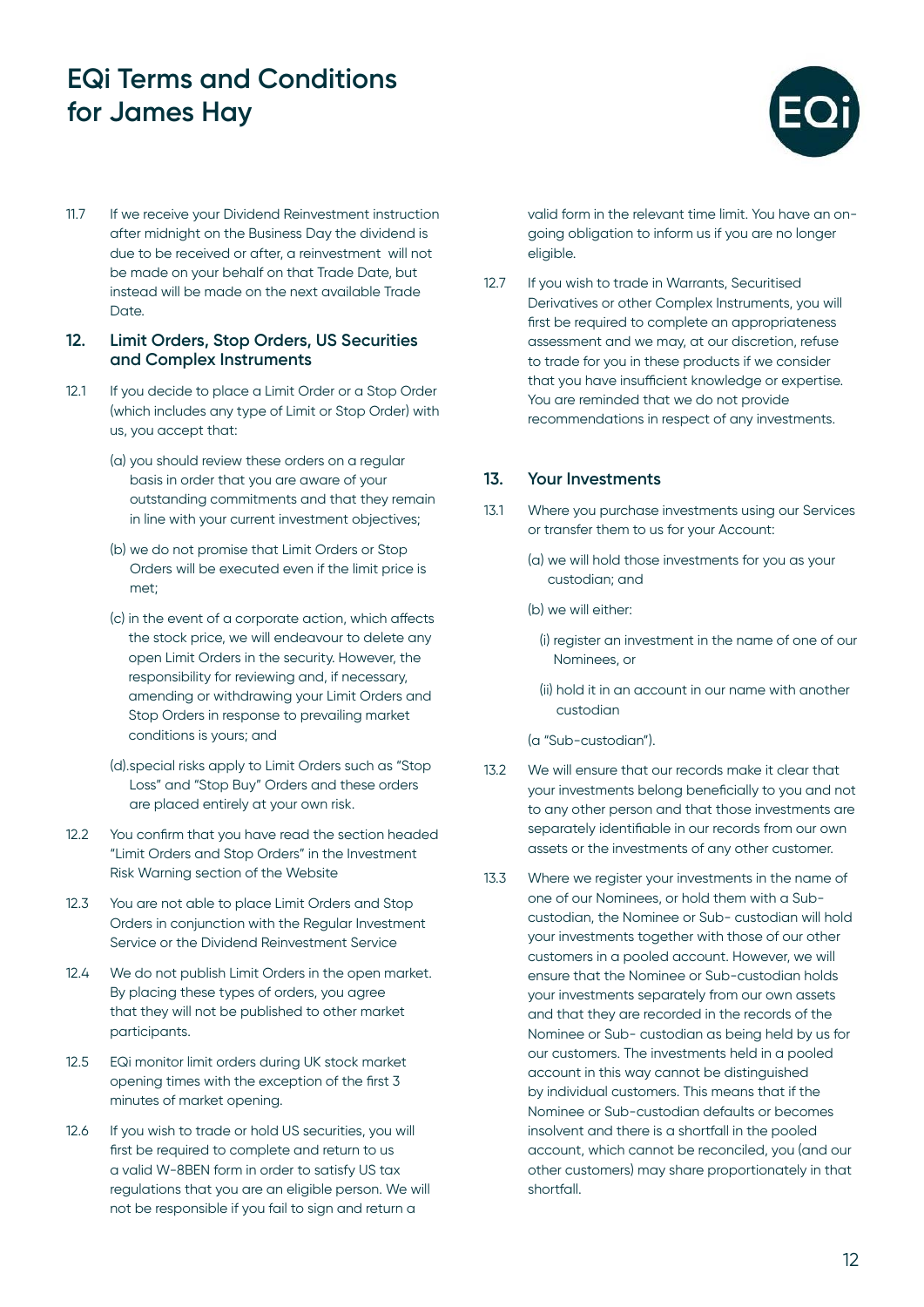

- 13.4 As we will hold your investments in one or more pooled accounts, you may receive dividends or other distributions net of tax, which has been paid or withheld at rates that are less beneficial than those that might apply if the investments were held in your own name or not pooled.
- 13.5 As your investments will be pooled with those of other customers, special benefits to shareholders or shareholder incentives attached to your investments may be lost.

#### **How are corporate actions dealt with?**

13.6 In the event of compulsory capital events such as cash dividends, conversions and consolidations, you will be notified of these events and the resulting cash or Investments will be credited to or debited from your Account.

> For certain types of corporate action, we calculate your entitlement to shares arising on a corporate action to the nearest whole share, rounded down. If this rounding down results in excess shares from the corporate action, we will sell those shares and distribute the cash pro-rata amongst the clients to whom the corporate action related. Where a transaction of this nature, or one where we receive a specific cash sum from an action, results in you being entitled to a fraction of a penny (or similar denomination in another currency), you consent to us releasing any such amount to a registered charity of our choice, for or on your behalf. Accordingly, in both the above instances, you agree that we will not remit that amount to you, nor hold it as Client Money for you, and you shall not have a proprietary claim over such amount.

13.7 In the event of an optional capital event (such as a takeover offer or rights issue) in relation to investments held on your behalf, we will use reasonable efforts to notify you in order to obtain your instructions. However, we will not be responsible for any losses you may suffer if our notification fails to reach you (provided this is not due to our negligence or deliberate default) or if we are unable, due to circumstances beyond our control, to carry out your instructions. Where instructions are not received from you within such period as we specify, we will proceed in accordance with the default notified to you at the time.

> If you notify us within such period as we specify that you wish to exercise any rights arising out of

an optional capital event and that requires some payment by you, provided there is sufficient cleared cash in your Account, we will take all reasonable steps to give effect to your instructions, but only on such terms as are reasonably acceptable to us.

- 13.9 Where a company offers shareholders the opportunity to receive dividends in the form of Shares (scrip) rather than cash, we do not choose the scrip option unless you specifically instruct us to do so. Scrip instructions are placed at account level, meaning you will receive dividends in the form of Shares (scrip) for all your Shares in that Account where the company offers this opportunity.
- 13.10 Should you wish to receive annual reports and accounts, attend company annual or general meetings, or exercise voting rights in respect of any investments in any Account, you should contact us on each occurrence to request this. A separate administration charge may be made for these Services and where this applies details of the current charges are given in our Charges Schedule.
- 13.11 Our charges for the custody services are set out in our Charges Schedule. Details can be provided on request.
- 13.12 We shall be under no duty to notify you of or act upon any corporate event until your investments are registered in the name of our Nominee and we receive notice of those from the relevant Issuer.
- 13.13 Any fees levied by the relevant custodian for holding depositary receipts or depositary interests may be passed on to you.

#### **14. Client Money, cash balances, interest, lien and set-off**

- 14.1 All money will be held as Client Money under the FCA Rules and as follows:
	- (a) We will deposit the cash with a suitably Authorised Bank;
	- (b) The bank will hold the cash on our behalf in a trust account separate to any account used to hold money belonging to us or the Nominee in our own right and pooled with Client Money of our other customers. Equiniti is committed to holding its Client Money with banks which are well capitalised as this better spreads the risk of any default by these institutions which could impact our customers;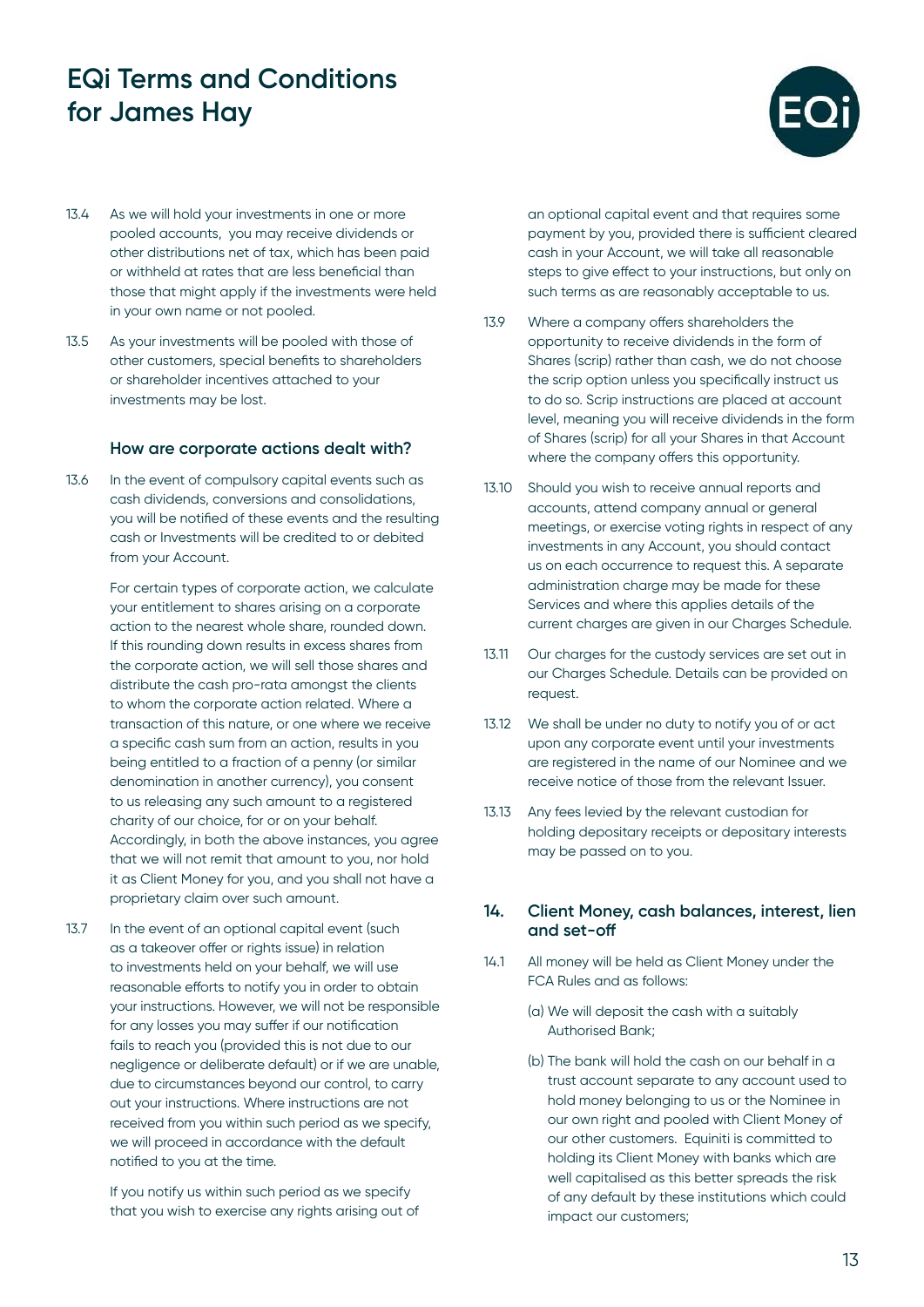

- (c) We will not, however, be responsible for any acts or omissions of the bank;
- (d) If the bank becomes insolvent, we will have a claim on behalf of our clients against the bank. If, however, the bank cannot repay all of its creditors, any shortfall may have to be shared pro rata between them. Where we are holding cash, whether Client Money or not, we may withdraw the cash and apply it towards paying fees, charges and other sums due to us.
- (e) In the course of settling a transaction (a purchase or sale), the movement of funds as part of the transaction may be through a commercial settlement system on a "delivery versus payment" basis and for a period of time (normally less than one business day, but not exceeding three business days) will not be treated as Client Money.
- (f) Any withdrawal by Equiniti Group, not instructed by you, will only be in relation to fees, charges or sums due and payable to us, as set out in these Terms and Conditions and in accordance with FCA Rules
- 14.2 We pay interest annually on money that is not needed to settle a purchase. We calculate this interest daily and pay it to you in line with our rates and charges as set out on the Charges Schedule. We do not pay interest on money passing through share settlement or dividend collection accounts. Any income we accrue from these moneys may be retained by us as the relevant FCA Rules permit.
- 14.3 We will pay all such interest without making deductions for UK tax unless required to do so by law. It is your responsibility to ensure you make the correct declaration and payment of your tax.
- 14.4 If there has been no movement on your balance for six years, we may follow the process set out in the FCA Rules including by writing to you at the last address you gave us, to tell you that we will no longer treat the cash as Client Money and pay it away to a charity of our choice. Even if we do stop holding the cash as Client Money, we will still make good any valid claim you may have to the cash.
- 14.5 On any occasion where we accept your instructions to send cash to you from your Account and as long as you have sufficient cleared cash in that Account, we will arrange for the relevant sum to be credited to your nominated bank account within five Business Days.
- 14.6 We may sell any investment we hold for you in an Account or retain any investments we hold for you to repay or reduce any debt you owe us, whether you hold that Account or owe that debt in your own name or jointly with anyone else, as borrower or guarantor or in any other way. We may do this without giving you notice beforehand, but we will notify you as soon as reasonably practicable after we have done this.
- 14.7 In accordance with FCA rules, we are able to deposit some Client Monies with banks under unbreakable term deposit arrangements, or notice period accounts, of up to 95 days. In the unlikely event of any issues experienced by us or any banks holding your Client Money, it may take longer to return money to you. This does not in any way affect your ability to withdraw funds from your Account or undertake any transaction under normal circumstances.
- 14.8 Fractions of transferable currency amounts due to you may arise in any transaction, of less than a penny or similar denomination in another currency. As these amounts cannot be distributed, you accept that you have no entitlement to receive any fractions of currency. Where a shortfall arises between the total monies we receive for a particular transaction and the actual monies we distribute to clients, we will use EFSL monies to fund this shortfall. Where a surplus arises, this will be paid to a registered charity of our choice, for or on your behalf. You agree that we will not remit that amount to you, nor hold it as Client Money for you, and you shall not have a proprietary claim over such amount.
- 14.9 When purchasing Investments, there may be instances where a fraction of a penny is included in the total cost of your Investments. In these instances, we will round the cost of these Investments to you to the nearest whole penny, whilst ensuring the total cost for that particular transaction is met in full. Where a shortfall arises between the total monies required to meet all purchase costs on any given day and the total monies we collect from clients, we will use EFSL monies to fund this shortfall. Where a surplus arises in the same process, this will be paid to a registered charity of our choice, for or on your behalf. You agree that we will not remit that amount to you, nor hold it as Client Money for you, and you shall not have a proprietary claim over such amount.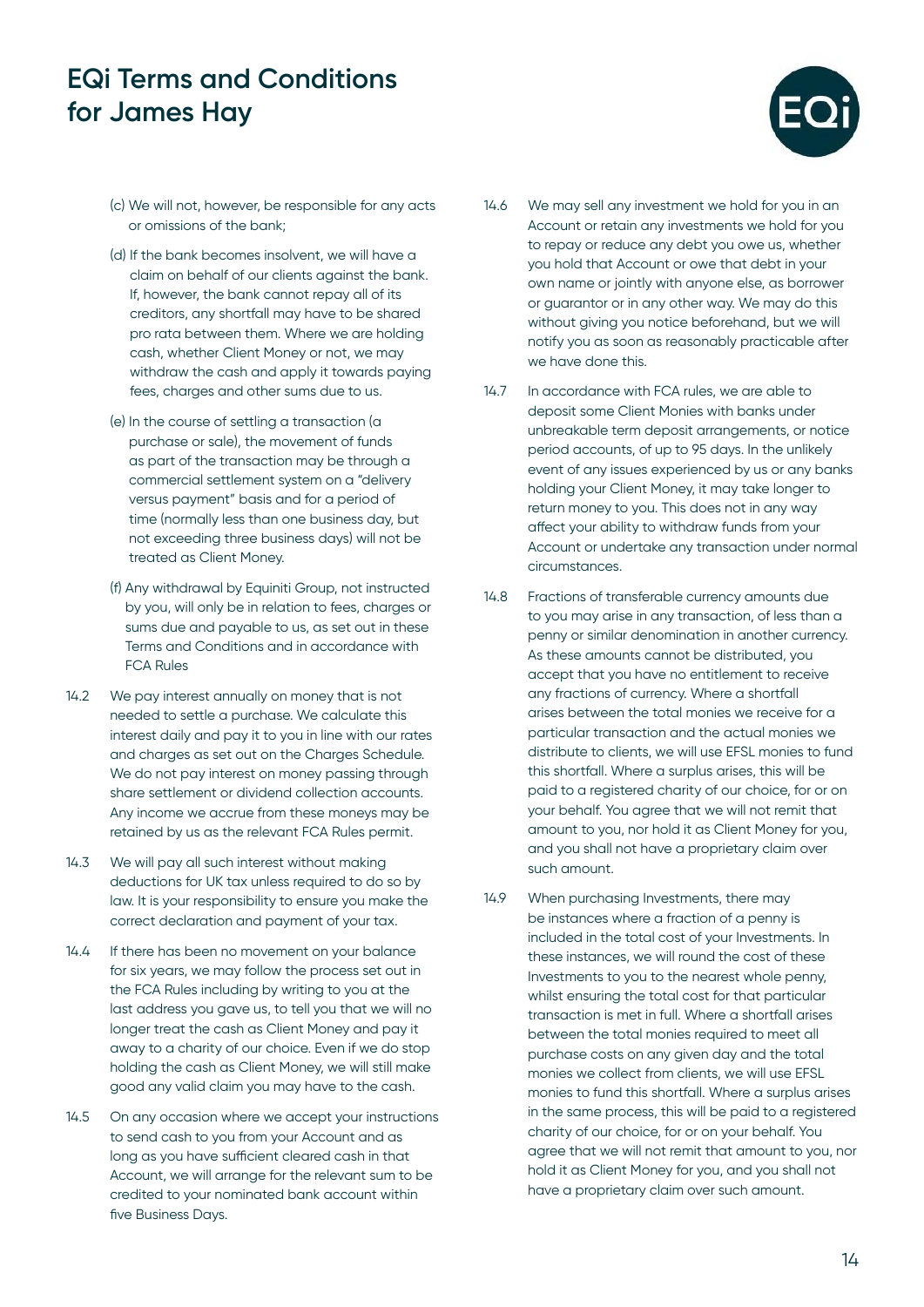

#### **15. Charges and payments**

#### **Charges for our Services**

- 15.1 We make dealing and other charges for our Services. Details of all our current fees, charges and interest rates are set out in our Charges Schedule. We may introduce new charges or change our existing charges. When you deal with us or use any of our Services our latest charges will apply. You should make sure you have checked the latest charges in our Charges Schedule (on the Website). We (EQi) will always give at least 30 days' notice by email and on the Website before introducing any changes (see sections 23.7 and 23.8 of these Terms and Conditions for further information on notices regarding amendments).
- 15.2 You must also pay any applicable Value Added Tax (VAT) on such charges and any stamp duty, other taxes and/or other transaction costs in respect of your transactions.
- 15.3 We may make reasonable charges to you to cover the administrative costs of providing any additional information, documents etc., which we agree to supply to you at your request.
- 15.4 We will collect some charges for Accounts by adding them to the cost of buying investments or by taking them from the sale proceeds of investments, as detailed in our Charges Schedule. We may also collect our administration charges (such as the management fee) or any other charges or expenses due to us (or agents used by us), plus any applicable Value Added Tax (VAT) from any cash held in any of your Accounts (unless we agree otherwise in respect of any Account type). If there is insufficient cash in your Accounts, we may carry forward such charges or expenses until any future time when there is sufficient cash to meet the aggregate charges and expenses then due, or collect such charges and expenses from your specified bank account by Direct Debit in accordance with section 14.7 of these Terms and Conditions, or send you an invoice for payment.
- 15.5 If you deal on the telephone, by choice or because the Shares cannot be dealt online, telephone rates apply
- 15.6 We do not provide credit services and you must ensure that none of your Accounts becomes overdrawn (has a negative balance). You must take care, for example, to ensure that you pay charges due to us on time and that any payment you make

to us through a Direct Debit, debit card or cheque is honoured by your bank (does not "bounce"). If you cause any of your Accounts to become overdrawn, you will have breached your obligations under these Terms and Conditions. If your Accounts are overdrawn we will notify you and James Hay of the amount that you owe us. You must pay that amount to us in full in one payment by the date specified in that notification. Any Accounts that go overdrawn will be subject to interest and an administrative charge to compensate us for our reasonably incurred costs. Details of these charges are available in our Charges Schedule on the Website.

- 15.7 Subject to section 14.8, you make payments for our services through James Hay only.
- 15.8 All payments into your Account must be in Sterling.
- 15.9 We will credit payments to your Account immediately after we receive them, provided we receive them before the cut-off times set out on the Website. The money will be available for use as soon as it has been cleared, subject to the terms of your Account.
- 15.10 You will at all times be fully responsible for payment of all other taxes due in relation to any Services we carry out for or with you or any money and investments in your EQi Account. You acknowledge that neither we, nor any of our associated companies, are providing tax advice to you.
- 15.11 If you close your Account we will return any money due to you to your James Hay product.

#### **Payment of third-party fees**

15.12 You are responsible for payment of fees to any third party, for example, where you have appointed another person to manage your investments, or advise you.

#### **16. Closing an Account**

16.1 You may close an Account at any time by giving James Hay written notice. Providing we can deal with investments in accordance with your instructions, we will close your Account within 30 days of receipt of your written notice. In the absence of your instructions, we will sell your Investments and deduct any fees due to us in accordance with these Terms and Conditions. Any instructions to buy, sell or subscribe for investments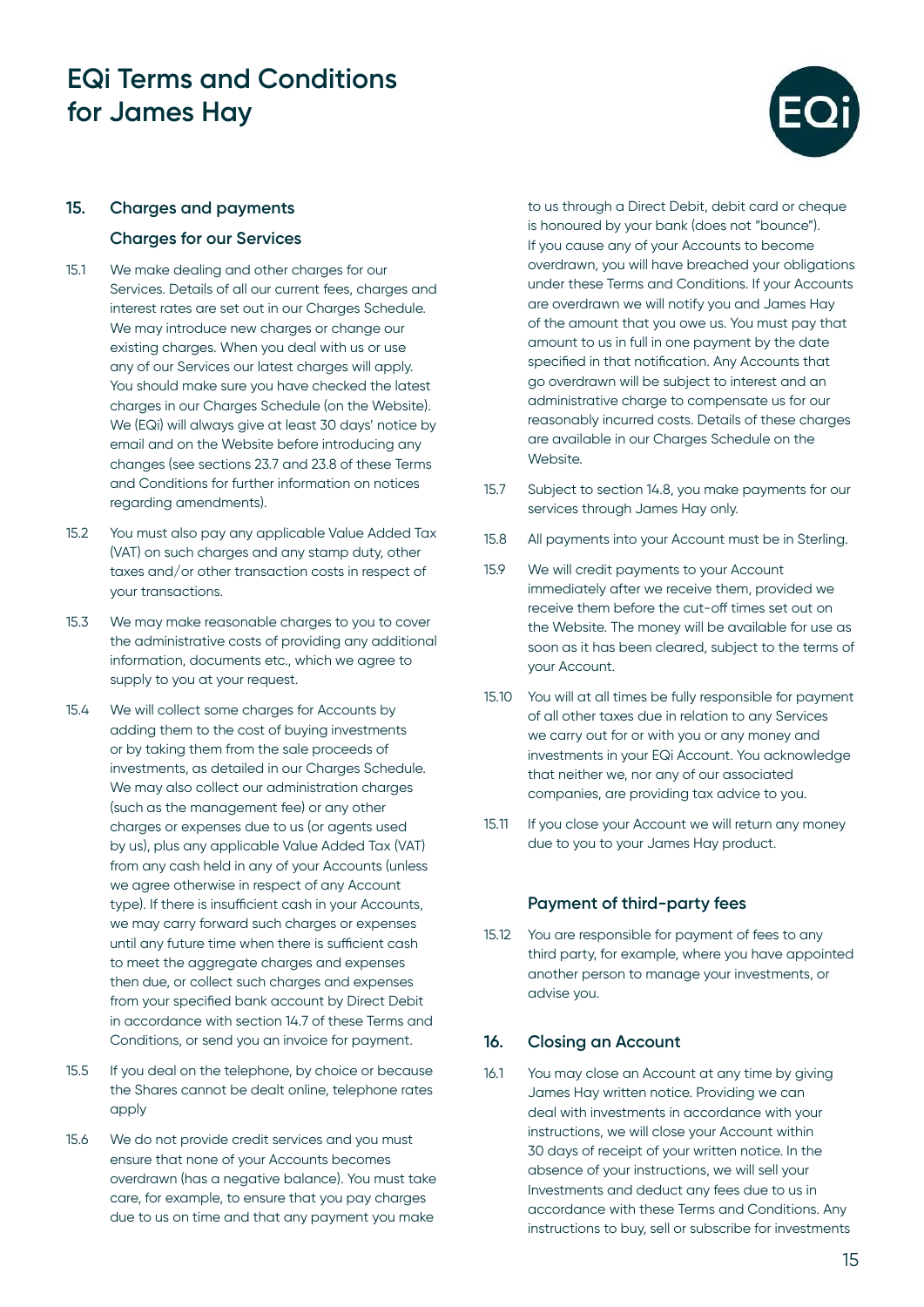

given by you in or before the notice period will still be binding on you and any fees or charges incurred by you in or before the notice period remain your responsibility.

- 16.2 We have the right to close any of your Accounts at any time by giving you at least 30 days' written notice. If at any time any of your Accounts does not hold any investments or cash (or holds very little) or has been inactive for 18 months or more, we may (but will not be obliged to) contact you about that. We also have the right at any time acting reasonably to suspend your Account in certain circumstances for any period by giving you at least 30 days' written notice. Provided notice is given to you in accordance with these Terms and Conditions, we have the right to close or suspend any or all Account(s) immediately:
	- (a) if you do not make any payments due to us in respect of any purchase or sale or other transaction or fee in respect of your Account or Investments or if you do not make any other payments due to us for more than 30 days after we have notified you that the payment is overdue;
	- (b) if you become insolvent or bankrupt or are subject to any insolvency proceedings/ arrangements;
	- (c) if you die;
	- (d) if you seriously or repeatedly fail to comply with any of these Terms and Conditions;
	- (e) if you become of unsound mind, or become a patient for the purpose of any statute relating to mental health, or are placed under any guardianship;
	- (f) where we believe it is necessary or desirable to enable us to comply with any Applicable Regulations;
	- (g) if there has been or we suspect there has been fraud involving your Account or any transactions on your Account;
	- (h) if you fail to comply with section 7.4 of the Terms and Conditions;
	- (i) if you cease to be resident in the UK and it would be, in the reasonable opinion of EQi, a breach of the laws of any jurisdiction for us to continue to provide any Service to you or for you to have any Account with us; or

(j) If you terminate your relationship with James Hay.

- 16.3 The closing or suspension of an Account will not affect any outstanding transactions or any rights or obligations which may already have arisen between you and us for that Account. However, transactions in progress at the date of closing or suspension of the Account will be completed by us as soon as practicable.
- 16.4 If an Account is closed, we will, as soon as reasonably practicable, arrange with James Hay for the delivery to you or as you instruct of any money or investments in that Account, subject to our general lien in these Terms and Conditions. If we, or you, close one or more of your Account(s) we may make a charge to cover our administration costs and details of the current charges are available in the Charges Schedule.
- 16.5 In closing an Account we may, without notice:
	- (a) treat any investment transaction that is then outstanding as having been cancelled and terminated; and/or
	- (b) arrange the sale of your investments to realise sufficient cash to cover any outstanding sums due to us; and/or
	- (c) close out, replace or reverse any outstanding transaction or take such other steps as we consider reasonably necessary to cover, reduce or eliminate our loss or responsibilities under any contract, positions or commitments relating to your Account.
- 16.6 If we suspend our Dealing Services in accordance with section 9.3 of these Supplemental Terms and Conditions for Dealing Services, you can ask James Hay to transfer any investments that we hold for you into your name or the names of any joint holders. If we terminate our Dealing Services, we will transfer any investments that we hold for you into your name or the names of any joint holders in accordance with James Hay's instructions without charge.

### **17. Shares ISA Specific Terms and Conditions**

17.1 We provide a platform through which you can trade within your Shares ISA, but are not your ISA Manager and are not responsible for the management of the Shares ISA. Your ISA Manager is James Hay Wrap Managers Limited, who is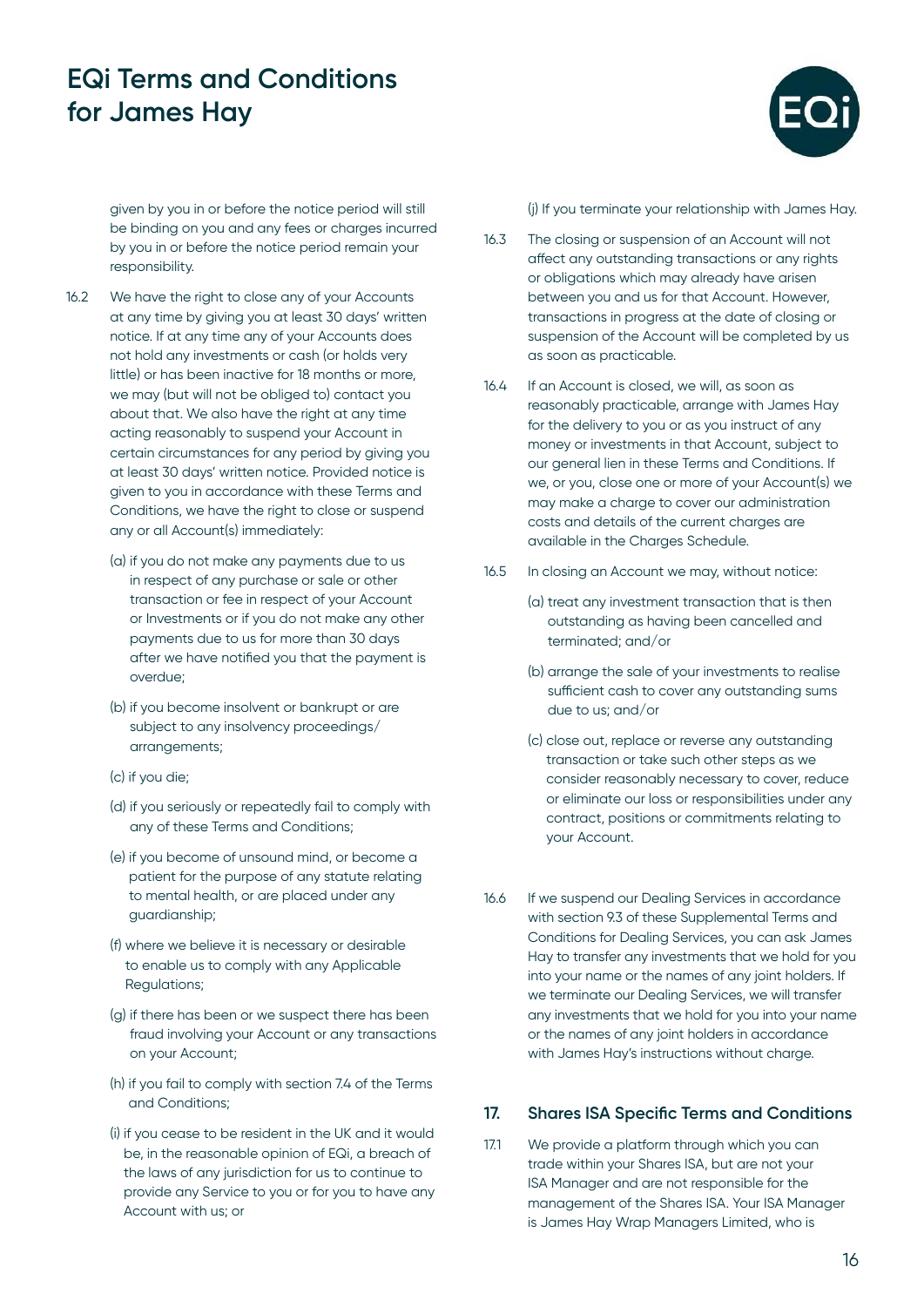

responsible for ensuring your account operates in accordance with ISA regulations.

- 17.2 In order to apply for or open a Shares ISA, you must be resident in the United Kingdom for tax purposes; or be performing duties as a crown employee, such as a diplomat or a member of the armed forces, who is working overseas and paid by the government (i.e. you perform duties which, by virtue of section 28 of the Income Tax (Earnings and Pensions) Act 2003, are taxed as if performed in the United Kingdom) or be the spouse or civil partner of such a crown employee working overseas.
- 17.3 We will open your Shares ISA when your application is accepted by us and we hold a valid subscription transferred from James Hay Wrap Managers Limited. Where you apply to transfer an existing ISA, we will open your Shares ISA when your application and Transfer Application Form are accepted by James Hay and we receive the investments and cash to be transferred from your existing ISA from the manager of that ISA.
- 17.4 Your Shares ISA includes your ISA investments and all income and other rights and proceeds relating to the ISA investments and any tax reclaimed on your behalf by us, which have been received by us. Dividends, tax reclaimed and other income on ISA Investments that we collect will be credited to your Shares ISA as soon as is practicable. We will not be responsible for any loss of interest due to any delay outside our control in crediting any income received to your Shares ISA.
- 17.5 You can invest only in ISA Qualifying Investments. You must ensure that the Account investments you select for your Shares ISA are and continue to be ISA Qualifying Investments. If you purchase an investment that is not an ISA Qualifying Investment, you do so at your risk. If you have any investments in your Shares ISA, which are not ISA Qualifying Investments at any time, and you inform us of that or we otherwise become aware of it, we will ask you whether you want us to (1) sell the investments and pay the proceeds to your Shares ISA or (2) withdraw the investments from your Shares ISA to another Account in your name. If we do not receive your instructions by the date specified in the notice to you, we will sell the investment on your behalf and pay the proceeds to your Shares ISA, unless the investment cannot be traded, in which case we will move it to another Account in your name (and which we will automatically open for you if you do

not already have one). We may charge you for this service in accordance with our Charges Schedule.

- 17.6 You may only appoint an attorney for your ISA in accordance with these Terms and Conditions, on grounds set out in HM Revenue & Customs Guidance Notes for ISA Managers which can be found at [www.hmrc.gov.uk](http://www.hmrc.gov.uk )
- 17.7 There are rules around how you can invest in a Shares ISA, including limits on investment levels and how many you may have. We will not check what you do and you must ensure compliance with the relevant tax and other rules. We will not be responsible for any loss you suffer if you get it wrong and breach the ISA Regulations.
- 17.8 If you fail to comply with any of the ISA Regulations relating to an ISA, you may lose the ISA tax benefits and the Shares ISA may become void. We will inform you if, by reason of failure to satisfy the provisions of the ISA Regulations, this has happened.
- 17.9 We may, without your prior authorisation, dispose of any Account investments held within the Shares ISA in order to return any tax credits that you are not entitled to, to HM Revenue & Customs. If the Shares ISA is made void, we will transfer the Account investments to another Account in your name.
- 17.10 All dividends, tax reclaims and interest relating to the Account investments will be paid into and be retained within the Shares ISA.The principal purpose of having this Shares ISA is to hold investments. You must decide when and if to reinvest any cash balances. Our usual dealing fees and charges, as set out in our Charges Schedule, will apply if you reinvest.
- 17.11 In order to transfer your Shares ISA, you will need to contact James Hay Wrap Managers Limited as your ISA Manager. We will accept and process transfers of investments as authorised by James Hay Wrap Managers Limited only, who have responsibility for ensuring such transfers comply with ISA Regulations.
- 17.12 You may apply to transfer the whole of your current year ISA subscriptions and/or your previous years' investments in whole or in part to a EQi Stocks and Shares ISA or from a EQi Stocks and Shares ISA to another ISA manager, in each case in accordance with the ISA Regulations.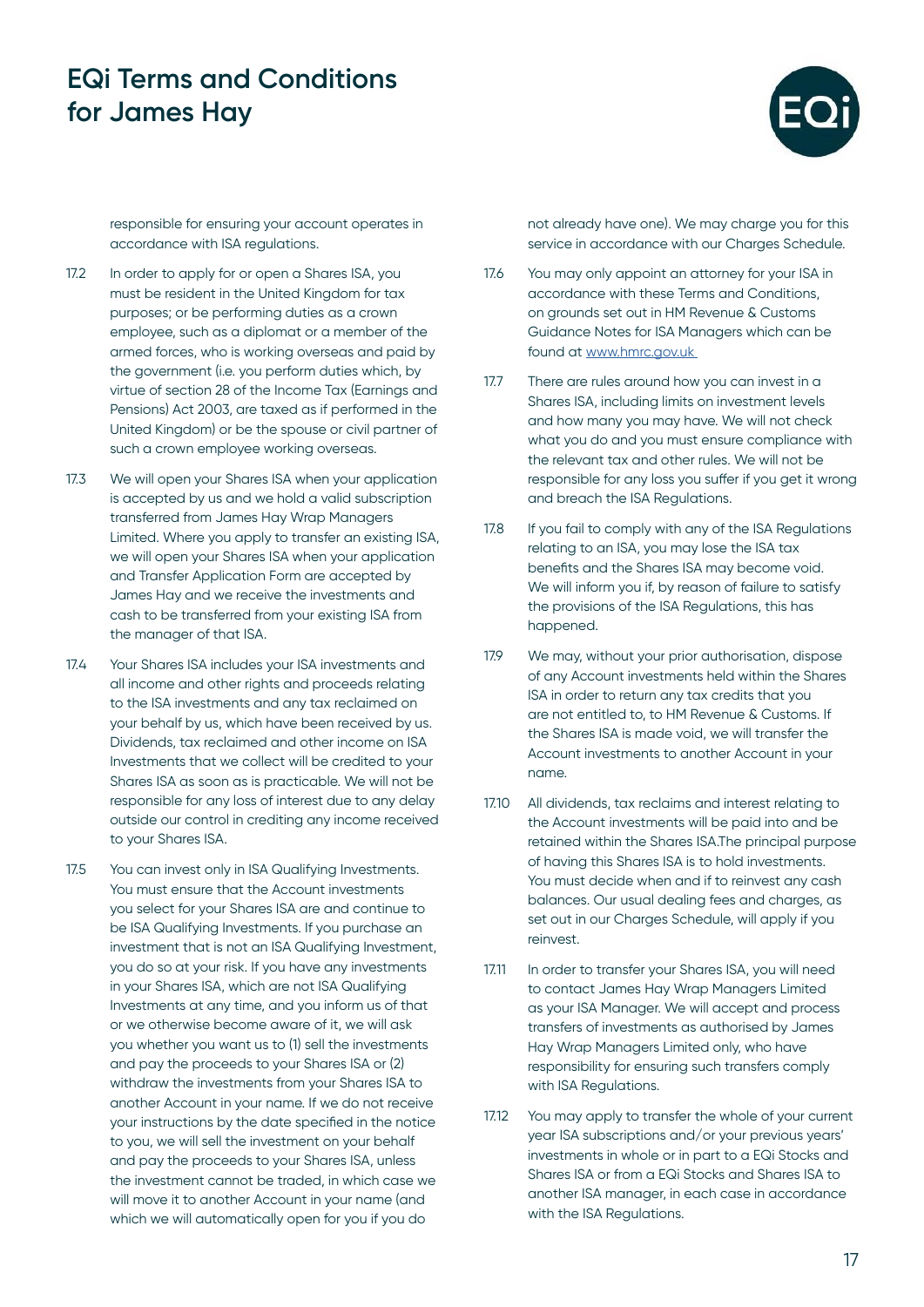

- 17.13 Only such investments as are specified in the ISA Regulations can be transferred to and from a Shares ISA.
- 17.14 We can accept ISA transfers only from "stocks and shares" ISAs or cash ISAs as specified in the ISA Regulations. When you apply for a transfer of current year subscriptions from a cash ISA to a "stocks and shares" ISA, the subscriptions will be treated as if they were made to the "stocks and shares" ISA.
- 17.15 When you open a Shares ISA, we will automatically open a separate dealing account for you if you do not already have one.

#### **18. Communications**

- 18.1 We may rely on all orders and other communications given or made by you or anyone else using your Account number or username and PIN, which we reasonably believe to have been made, by you or on your behalf (and, if you are a SIPP Trustee, by a SIPP Member in respect of whom you have opened a SIPP Dealing Account or a SIPP Manager). You will be bound by any agreement entered into or expense incurred on your behalf in reliance upon such a communication.
- 18.2 Where an Account is in joint names, we will send all communications to all joint holders. We will accept instructions from any joint holder, except where the instructions relate to:
	- (a) the transfer of an Account or any investment;
	- (b) the closure of an Account; or
	- (c) a change in your personal details.

In these cases, we will require proper instructions from all of you.

18.3 Except as otherwise expressly provided in these Terms and Conditions, any communication in writing may be given by post, SMS, Secure Electronic Message, or email to the address, number or email address last notified by you to us or by us to you. EQi does not consider post, fax or email to be secure methods of communication and orders and instructions concerning an Account will be accepted only by telephone or Secure Electronic Message, or, if given online, on the Website using a device.

- 18.4 These Terms and Conditions and all related information, statements and notifications we make to you will be in English and when you communicate with us you must also do so in English.
- 18.5 If you email us, or give us your email address, we will keep a record of it and you agree to communications being sent to that address, we will not give your email address to any third parties, except as set out in the Privacy Notice. To read the latest version, please visit [https://privacy.equiniti.](https://privacy.equiniti.com) [com](https://privacy.equiniti.com) You must notify us if you change your email address.
- 18.6 Communications sent over the internet cannot be guaranteed to be completely secure and can be intercepted, lost or corrupted. We recommend that you use Secure Electronic Messages to ensure security and delivery. If you do send us an unsecure email, please keep the amount of confidential information you include to a minimum.
- 18.7 We shall be treated as having received any communications made by you to us only if we actually receive the communications. If you need to contact us urgently, you should telephone us in the first instance.
- 18.8 If we send communications to you:
	- (a) by post, to the last-known postal address that we hold for you, they will be treated as received by you four Business Days after posting;
	- (b) by email they will be treated as received by you immediately upon sending to the most recent email address we hold for you; and
	- (c) by Secure Electronic Message they will be treated as received by you upon our sending such communications to the secure mailbox within the Website.
- 18.9 We do not have to ask for any acknowledgement of receipt from you in respect of communications sent in accordance with section 18.3 of these Terms and Conditions.
- 18.10 We may also communicate with you by posting information on the Website, in which case the information will be treated as received by you when it is posted. You must have regular access to the internet and you agree to us providing you with information, including information about the nature and risks of investments by posting that information on the Website and you must check the Website regularly for up-to-date information.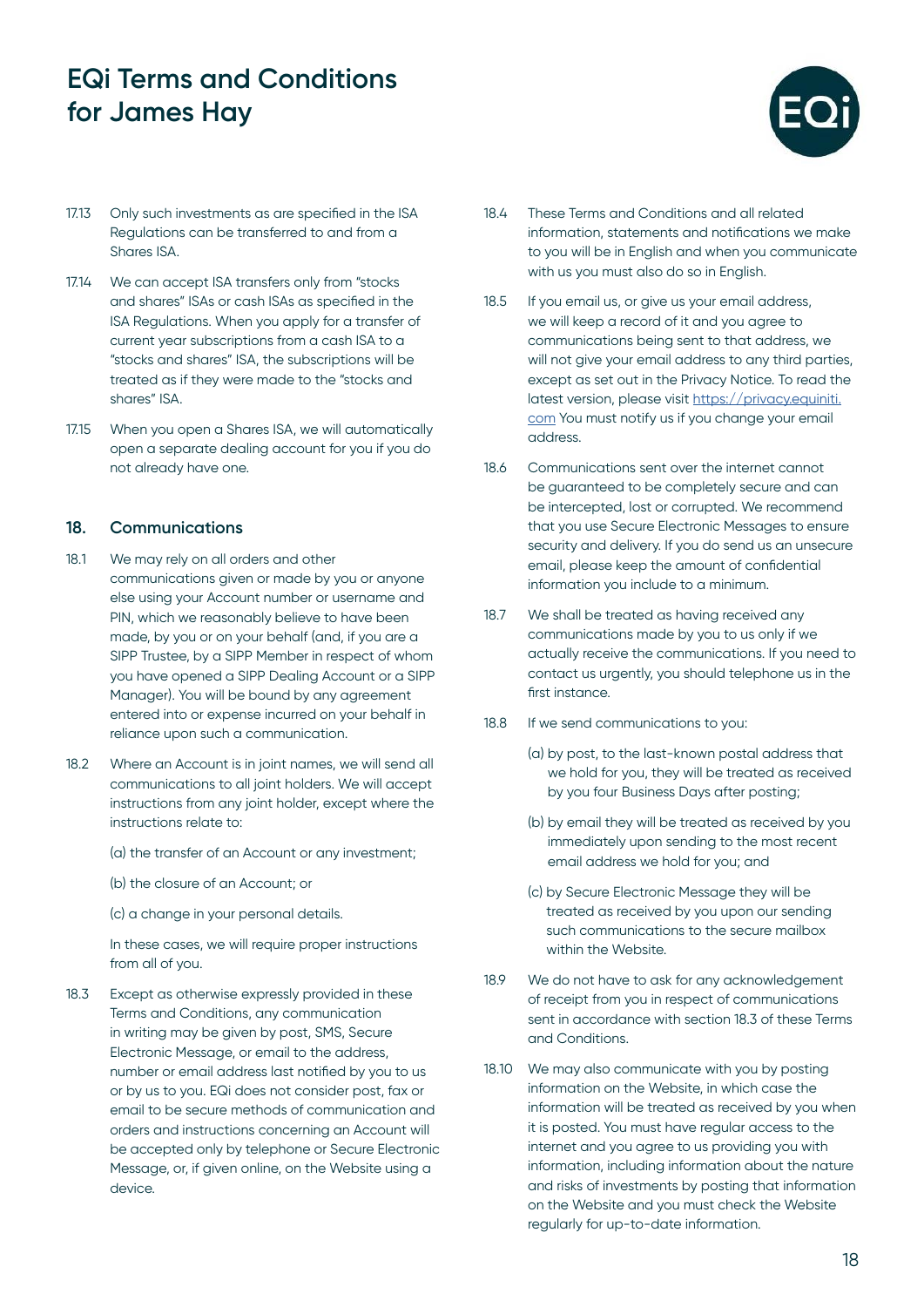

Information on the Website is subject to change without notice.

- 18.11 We will not be responsible to you for any delay or failure of delivery of any communication sent in accordance with section 18.3 of these Terms and Conditions, except where such delay or failure results from our negligence, fraud or our deliberate default.
- 18.12 At your request, we may agree to send certain communications to you via SMS. You should note that this does not form a standard part of our Service and we will not be liable for any delay or failure of delivery of communication, or inaccuracy of information, sent via SMS, except where such delay or failure results from our negligence, fraud or our deliberate default.
- 18.13 You must inform us and James Hay (in accordance with the terms of your agreement with James Hay) of any changes to your personal details, including your postal address, your email address, your telephone numbers (mobile and landline) and your bank details. When we receive returned mail or emails, we will do our best to contact you to get your new details. We do not have to send further communications to the old address or old email address. We will not be responsible to you for any loss that you may suffer as a result of you not receiving correspondence or payments where you have not informed us of any change in your details and/or bank account.
- 18.14 We do not accept responsibility for any loss you or anybody else may suffer because any instructions or information sent by you or us are sent in error, fail to reach the recipient or are distorted, unless such loss results from our negligence, fraud or our deliberate default.
- 18.15 You agree and expressly confirm that we may telephone you to discuss matters related to any Account.
- 18.16 To ensure that we carry out your instructions accurately and for compliance and training purposes we may monitor and/or record any telephone calls and electronic communications between us including emails, SMS and instant messages, without the use of a tone or other warning. Any recordings remain our property and you agree and expressly confirm that records of our communication will be admissible as evidence of any instruction given or received by you.
- 18.17 All communications and documents, including cheques and share certificates sent to you by post, will be sent to the last-known postal address that we hold for you and we will not be responsible if you do not receive them for any reason. It is therefore important that you notify us of any changes to your address, as set out in section 18.13 of these Terms and Conditions.
- 18.18 All communications and documents, including cheques and share certificates sent to you by post, will be sent to the last-known postal address that we hold for you and we will not be responsible if you do not receive them for any reason. It is therefore important that you notify us of any changes to your address, as set out in section 18.13 of these Terms and Conditions.

### **Privacy Notice**

18.19 Our Privacy Notice clearly explains how we protect your data and your rights. To understand more about how EQi uses and safeguards your data, please visit our Privacy Notice at: <https://privacy.equiniti.com>

### **19. Online Services**

Our Website Terms and Conditions apply to your use of the Website for any purpose.

### **20. Liability**

- 20.1 These liability provisions should be read carefully as they exclude or limit our legal liability in connection with your use of the Website or the provision by us of any Service. Nothing in these Terms and Conditions and in particular with these liability clauses shall attempt to exclude liability where that is not allowed under applicable law or regulation, including without limitation, for death or personal injury, or for fraudulent misrepresentation or in respect of any duties or liabilities we may owe to you under Applicable Regulations.
- 20.2 We may make news, prices, opinions and other market information available on the Website. While we have taken all reasonable steps to ensure the accuracy and completeness of the content of the Website, we exclude any warranties, undertakings or representations (either express or implied) to the full extent allowed under applicable law, that the Website or (including without limitation) all or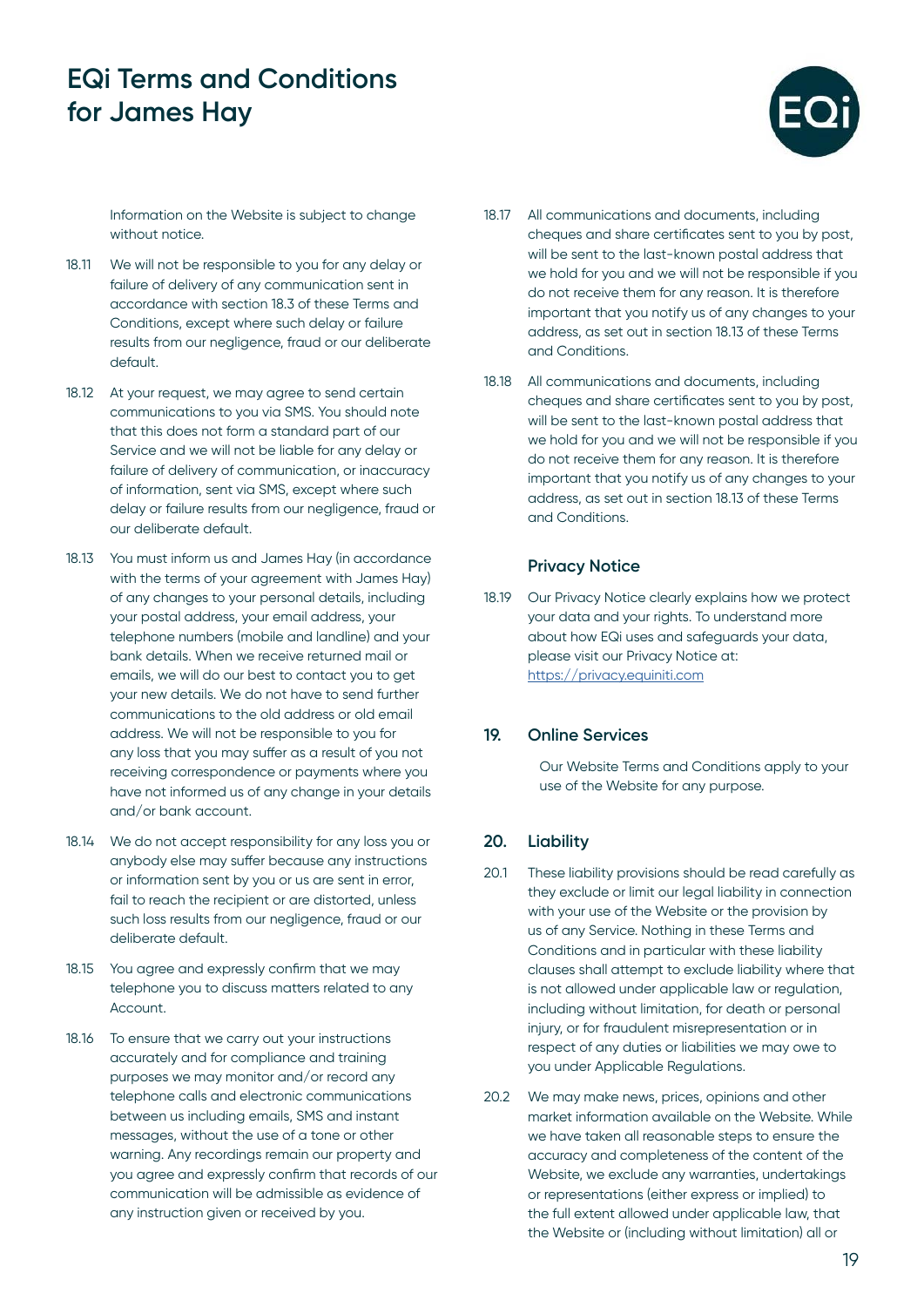

any part of the content or materials, accuracy, availability or completeness of the content of the Website or any part of the content or materials are appropriate or available for use in the United Kingdom or in other jurisdictions, where we provide our Services. In particular, you must satisfy yourself that any market information is reliable before you make any decisions or take any actions based on it. Please read carefully the "Disclaimers" section in the "Important Information" section of the Website, which sets out the terms on which we make such market information available.

- 20.3 We will not be responsible or liable to you for any loss or expense suffered by you from your use of or access to the Website, which includes any errors or omissions contained in the Website or if the Website is unavailable and we shall not be liable for any direct or indirect:
	- (a) economic losses (including but not limited to loss of revenues, data, profits, contracts, use, opportunity, business or anticipated savings); or
	- (b) loss of goodwill or reputation; suffered by you arising out of your use of the Website or the provision by us of any Service.
- 20.4 Access to and use of the Website is at your own risk and we do not warrant that the use of the Website or any material downloaded from it will not cause damage to any property, or otherwise minimise or eliminate the inherent risks of the internet including, but not limited to, loss of data, computer virus infection, spyware, malicious software, Trojan horses and worms. It is your responsibility to protect and backup any data and equipment and to take reasonable precautions to scan for computer viruses or other destructive properties.
- 20.5 The internet is not a secure network and communications transmitted over the internet may be accessed by unauthorised third parties. We are not responsible for any losses or expenses you may incur arising out of changes made to the content of the Website by unauthorised third parties and we do not provide any guarantees about the accuracy, functionality or performance of any third-party software used in connection with the Website. We are not responsible for any electronic communications which we do not receive or receive in garbled form.

20.6 To provide increased value to users of the Website, we may provide links to other websites or resources for you to access. Such links are provided for information purposes only. You expressly confirm and agree that, as you have chosen to enter the linked website we are not responsible for the availability of such external sites or resources, and do not review or endorse and shall not be responsible or liable, directly or indirectly, for:

(a) the privacy practices of such websites;

- (b) the content of such websites, including (without limitation) any advertising, content, products, goods or other materials or services on or available from such websites or resources;
- (c) any difficulties you may have downloading software contained on such websites or the consequences of doing so; or
- (d) the use that others make of such websites or resources, nor for any damage, loss or offence caused or alleged to be caused by, or in connection with, the use of or reliance on any such advertising, content, products, goods or other materials or services available on such external websites or resources.
- 20.7 We will not be responsible for any payments from your Account or any loss you may suffer – including any loss that we could not have reasonably expected to occur – caused by:
	- (a) your failure to keep your Account number and other confidential information about your Account secret;
	- (b) your failure to take all reasonable precautions to prevent unauthorised or fraudulent use of your Account number or other confidential information about your Account;
	- (c) your failure to comply with the security obligations set out in these Terms and Conditions and the security recommendations on the Website; or
	- (d) your fraud (and where you do not notify us of any of the matters set out in section 7.4 of these Terms and Conditions, we cannot reasonably expect losses to occur as a result of them).
- 20.8 We shall not be responsible for any loss you may suffer if we or any of our agents are prevented from or delayed in providing you with any of our Services by reason of any cause beyond our reasonable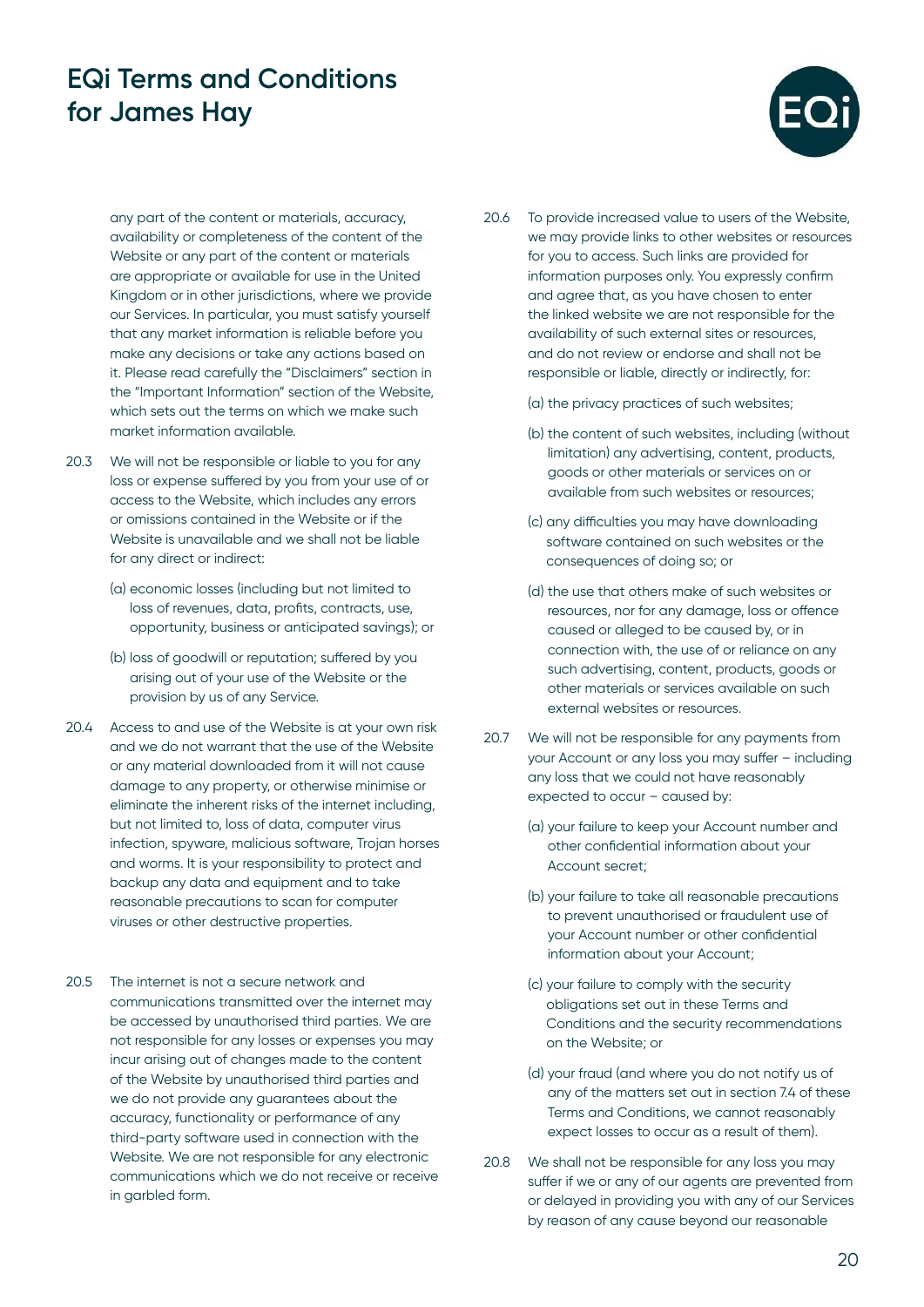

control, such as any failure of transmission of any communications sent through any electronic medium or any computer systems breakdown or failure, postal or other strikes or similar industrial action and/or failure of any relevant exchange, clearing house and/or broker for any reason to perform its obligations, or compliance with laws preventing money laundering, fraud or terrorist financing.

- 20.9 We shall not be responsible for any loss that you may suffer because you are unable to place an order due to unavailability of our Services as a result of maintenance or upgrade of systems. We shall not be responsible for any loss you may suffer if we are unable to carry out your instructions or orders after we have accepted them for whatever reason (other than our negligence, fraud or deliberate default), or if there is a delay or a change in market conditions before they are carried out.
- 20.10 We will not be liable for any loss or expense suffered by you that relates to your dealings with James Hay.
- 20.11 We, or any other member of the Equiniti Group, may take whatever action we consider appropriate to meet any obligations, either in the UK or elsewhere in the world, relating to the prevention of fraud, money laundering and terrorist activity and the provision of financial and other services to persons, who may be subject to sanctions. This may include, but is not limited to, investigating and intercepting payments into and out of your Account(s) (particularly in the case of international transfers of cash) and investigating the source of or intended recipient of cash. It may also include making enquiries to establish whether a person is subject to sanctions. Exceptionally, this may delay carrying out your instructions or the receipt of cleared cash but, where possible, we will advise you of the reasons for and likely length of any delay. If we are not satisfied that a payment in or out of your Account is lawful, we may refuse to deal with it.
- 20.12 Neither we nor any other member of the Equiniti Group shall be responsible to you or any third party for any loss incurred as a result of us or any other member of the Equiniti Group taking the actions set out in section 20.11 of these Terms and Conditions. In addition, we shall not be responsible to you for any loss you may incur if we, or any of our agents or correspondents, are prevented from or delayed

in providing you with any Services due to strikes, industrial action, failure of supplies or equipment, or other causes beyond our reasonable control.

20.13 The limitations or exclusions of liability may not apply to you to the extent that applicable law or regulation does not allow it.

### **21. Intellectual Property**

- 21.1 The copyright for all the information on each page of the Website is owned or licensed by us, unless we state that it belongs to someone else. You may copy, reproduce, modify, reformat, download or temporarily store extracts from the Website or information made available to you through the Website, for your own personal use to help you use our products or Services, provided that you do not alter anything (including any copyright, trade mark or other notices you are provided with) and that you do not publish, transmit or otherwise reproduce that information in any format to any third party. You may not use the information in any other way, including using a part of the Website or any other website or providing a link to the Website or using the information for commercial purposes, without our prior written consent.
- 21.2 The Website contains trademarks belonging to EQi and companies within the Equiniti Group. The unregistered trademarks include graphics, logos, words, phrases and icons contained on the Website, including, but not limited to, EQi characters. No rights are granted in respect of any of the above trademarks. If you are in doubt as to whether an item is a trade mark of EQi or a member of the Equiniti Group, please contact us for clarification.

### **22. Conflicts of interest and material interests**

22.1 We have organisational and administrative arrangements in place, that are intended to prevent conflicts of interests from adversely affecting the interests of our clients. We take all appropriate steps to identify and prevent or manage conflicts of interest (a) between us and our clients; and (b) between one client and another, that arise in the course of providing an investment and/or ancillary service. If these arrangements are not sufficient to ensure, with reasonable confidence, that the risk of damage to you will be prevented,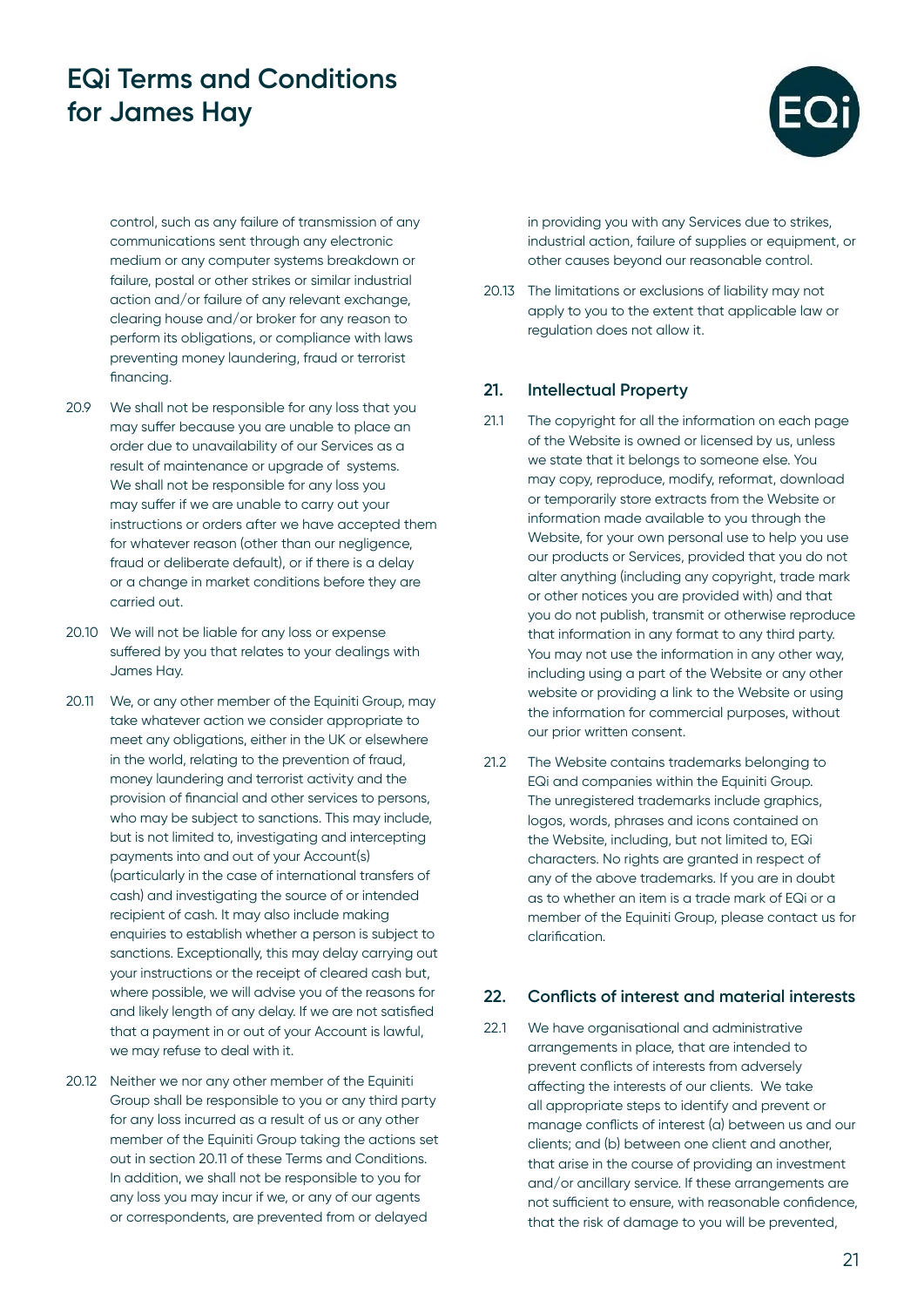

we will tell you about the nature and/or source of conflicts of interest, and the steps we have taken to mitigate these risks in providing the Services to you. You'll find full details of our policy concerning possible conflicts of interest on our Website, or you're welcome to call and ask us for a printed copy. At the time of the issue of this document, no material conflicts of interest were identified, which could not be managed in accordance with the process explained above.

22.2 We may share charges or commissions with associated companies and other third parties, or receive and retain remuneration from them in respect of transactions carried out on your behalf. Details of any such remuneration or sharing arrangements may not be set out in the relevant contract note, but can be made available to you on request.

### **23. General**

- 23.1 If any of the terms in these Terms and Conditions are not consistent with the Applicable Regulations, the terms of the Applicable Regulations take priority.
- 23.2 You and your Personal Representatives and anyone else who becomes entitled to your rights by law may enforce your rights and will be bound by your obligations under these Terms and Conditions.
- 23.3 We and anyone to whom we transfer our rights and obligations may enforce our rights and will be bound by our obligations under these Terms and Conditions. We may at any time transfer all or any part of our rights, and/or obligations under these Terms and Conditions to any person by giving you written notice. After we have given you notice the person to whom we have transferred our rights will be entitled to exercise them and, if we have also transferred our obligations, will perform our obligations under these Terms and Conditions.
- 23.4 Your rights under these Terms and Conditions are personal to you and you may not transfer them to anyone else. Your obligations under these Terms and Conditions may not, without our prior written agreement, be performed by anybody else.
- 23.5 Nothing under the contract formed by these Terms and Conditions shall give rights to any person, who is not a party to them, whether under the Contracts (Rights of Third Parties) Act 1999 or otherwise.

23.6 We reserve the right to correct your Account, at our expense, without reference to you, if we discover we have made an error, and will notify you (where relevant) of any correction made. In the event that we make an error on your Account and realise a financial gain in putting your Account back in the correct position, we will be entitled to retain this.

### **Amendment of these Terms and Conditions**

23.7 From time to time we may change these Terms and Conditions (including commissions and charges) or any of the documents on our website for the following reasons:

(a) Where we reasonably consider that:

- (i) the change would make the terms easier to understand or fairer to you; or
- (ii) the change would not be to your disadvantage.
- (b) To cover:
	- (i) the improvement of any Service we supply in connection with any Account;
	- (ii) the introduction of a new Service;
	- (iii) the replacement of an existing Service with a new one; or
	- (iv) the withdrawal of a Service, which has become obsolete, or has ceased to be widely used, or has not been used by you at any time in the previous year.
- (c) To enable us to make reasonable changes to the way we look after your Account as a result of changes in:

(i) the banking or financial system; or

(ii) technology; or

(iii) the systems we use to run our business.

(d) As a result of a regulatory requirement (or where we reasonably expect that there will be a change in a regulatory requirement).

> We will tell you about any changes and when they come into effect by placing a notice on the Website, by Secure Electronic Message and, if we hold a valid email address, by email (or by post if you have elected to receive communications by post).